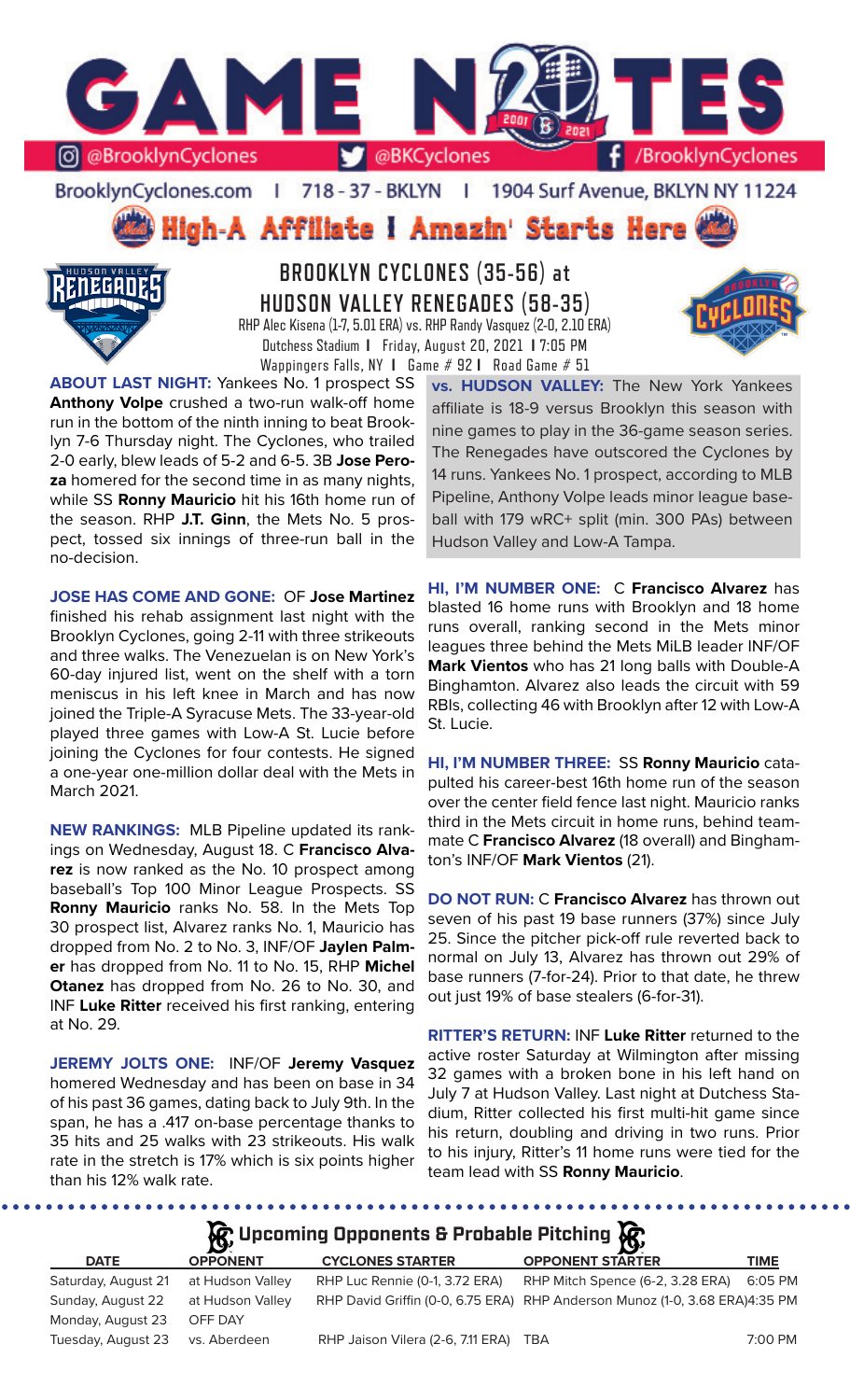| <b>AUGUST 20 AT HUDSON VALLEY</b> | <b>STARTING PITCHER</b>                                                                                                                                                                                  | <b>PAGE 2</b> |
|-----------------------------------|----------------------------------------------------------------------------------------------------------------------------------------------------------------------------------------------------------|---------------|
|                                   | ALEC KISENA<br># 36                                                                                                                                                                                      | RHP           |
|                                   | Height: 6-5<br>Weight: 275<br>Date of Birth: October 12, 1995<br>Age: 25                                                                                                                                 |               |
|                                   | Hometown: Seattle, Washington<br>How Obtained: Signed as a minor league free agent, 2/25/19<br>Drafted: 16th round pick of the Detroit Tigers in 2015<br>College: Edmonds Community College (Washington) |               |

**LAST TIME OUT:** Kisena held Wilmington to one run over 4 2/3 innings last week, striking out six.

**HORT:** Kisena ranks fifth in strikeouts in the Mets minor leagues with 86 punch outs, sitting 22 behind the leader (Adam Oller - 108). Kisena leads the current Cyclones roster in strikeouts.

**VOOM! I STOPPED SHORT:** Kisena tossed his first five-inning game since June 23. For the six of his past seven starts, Kisena has lasted no more than 4 2/3 innings.

**GREET THE METS:** New York signed Kisena to a minor league deal in February 2019 after Kisena pitched for the Gateway Grizzlies in 2017 and 2018 in the Frontier League (independent)...Joined Low-A Columbia in late April.

**GATEWAY TO THE...EAST:** Combined to strike out 167 batters in 168.1 innings over 31 starts for the Grizzlies between 2017-18...Fanned 108 in 100.1 innings during his second season, putting together 9.7 strikeouts per nine.

**INJURY HISTORY:** Suffered a torn ACL during his time with the Detroit Tigers...Released by the organization during extended spring training in 2016.

**ORIGINS:** Drafted by the Tigers out of Edmonds Community College in 2015, pitching one season in the system with the GCL Tigers...Struck out 44 in 40 innings, posting a 2.25 ERA.

**SEATTLE START:** Grew up watching the Seattle Mariners with Randy Johnson and Edgar Martinez.

| 2021 GAME-BY-GAME        |            |            |     |                |                |                |                |   |           |            |  |  |
|--------------------------|------------|------------|-----|----------------|----------------|----------------|----------------|---|-----------|------------|--|--|
| <b>Brooklyn Cyclones</b> |            |            |     |                |                |                |                |   |           |            |  |  |
| <b>DATE</b>              | <b>OPP</b> | <b>DEC</b> | ΙP  | н              | R              | ER             | BB             | ĸ | <b>HR</b> | <b>AVG</b> |  |  |
| 8/13                     | @ WIL      |            | 4.2 | $\overline{7}$ | 1              | 1              | 1              | 6 | O         | .253       |  |  |
| 8/7                      | HV         |            | 5.0 | 6              | $\overline{2}$ | $\overline{2}$ | O              | 8 | $\Omega$  | .245       |  |  |
| 7/31                     | $@$ JS     | L          | 41  | 7              | 4              | 4              | $\overline{2}$ | 6 | 1         | .239       |  |  |
| 7/24                     | <b>WIL</b> |            | 4.2 | $\overline{2}$ | 1              | 0              | $\overline{2}$ | 5 | O         | .288       |  |  |
| 7/18                     | <b>JS</b>  | L          | 4.0 | 4              | 4              | 4              | $\overline{2}$ | 5 | 1         | .237       |  |  |
| 7/11                     | @HV        |            | 4.0 | 1              | 1              | 1              | 5              | 5 | O         | .236       |  |  |
| 7/4                      | @ ABD      | L          | 4.2 | 5              | 6              | 6              | 3              | 8 | 1         | .250       |  |  |
| 6/29                     | @ ABD      | L          | 3.0 | 6              | 5              | 4              | 2              | 3 | O         | .248       |  |  |
| 6/23                     | <b>JS</b>  |            | 5.1 | 4              | 0              | 0              | $\overline{2}$ | 6 | O         | .227       |  |  |
| 6/17                     | @ WIL      | L          | 3.1 | 9              | 6              | 6              | 1              | 4 | 1         | .231       |  |  |
| 6/12                     | HV         |            | 5.0 | 3              | $\overline{2}$ | $\overline{2}$ | $\overline{2}$ | 8 | O         | .167       |  |  |
| 6/5                      | @ JS       |            | 5.0 | 0              | 0              | 0              | 1              | 5 | O         | .164       |  |  |
| 5/29                     | <b>ABD</b> |            | 2.1 | 3              | $\overline{2}$ | $\overline{2}$ | 2              | 6 | O         | .220       |  |  |
| 5/14                     | @GVL       |            | 41  | $\overline{2}$ | 2              | $\overline{2}$ | 4              | 3 | 1         | .194       |  |  |
| 5/8                      | @ASH       | W          | 5.0 | 4              | $\overline{2}$ | $\overline{2}$ | 2              | 8 | 1         | 222        |  |  |

| K%                                      | BB%               | HR/9                        |  |  |  |  |  |
|-----------------------------------------|-------------------|-----------------------------|--|--|--|--|--|
| 30.2%                                   | 10.9%             | 0.84                        |  |  |  |  |  |
| <b>BABIP</b>                            | GB%               | <b>FIP</b>                  |  |  |  |  |  |
| .361                                    | 37.0%             | 3.95                        |  |  |  |  |  |
| <b>KISENA'S SEASON AND CAREER HIGHS</b> |                   |                             |  |  |  |  |  |
| 2021 Season                             |                   | Career                      |  |  |  |  |  |
| 8 (4x, 8/7 vs. Hudson Valley)           | <b>Strikeouts</b> | 10 (7/11/15 vs. GCL Braves) |  |  |  |  |  |

| None                        | <b>Double Digit K Games</b>  | 1 (7/11/15 vs. GCL Braves)    |
|-----------------------------|------------------------------|-------------------------------|
| 9 (6/17 at Wilmington)      | <b>High Hits, Game</b>       | 9 (6/17/21 at Wilmington)     |
| 1 (2x, 6/17 at Wilmington)  | <b>High HR, Game</b>         | 1 (6x, 6/17/21 at Wilmington) |
| 6 (6/17 at Wilmington)      | <b>High Runs, Game</b>       | 6 (6/17 at Wilmington)        |
| 5 (7/11 at Hudson Valley)   | <b>High Walks, Game</b>      | 5 (7/11/21 at Hudson Valley)  |
| 5 (2x, 6/5 at Jersey Shore) | <b>Innings Pitched, Game</b> | 6.2(8/27/19)                  |
| None                        | <b>Complete Games</b>        | None                          |
| None                        | <b>Shutouts</b>              | None                          |
|                             |                              |                               |

|                                     |               | <b>CATCHER ERA</b> |                                                       |     |         |  |  |  |  |
|-------------------------------------|---------------|--------------------|-------------------------------------------------------|-----|---------|--|--|--|--|
| NAME                                | G             | ER                 | INN                                                   |     | ERA     |  |  |  |  |
| Alvarez                             | 36            | 171                | 274.2                                                 |     | 5.60    |  |  |  |  |
| Gaddis                              | 5             | 12                 | 43                                                    |     | 2.51    |  |  |  |  |
| Mena                                | 20            | 73                 | 148                                                   |     | 4.44    |  |  |  |  |
| Senger                              | 9             | 44                 | 81                                                    |     | 4.89    |  |  |  |  |
| Uriarte                             | 21            | 82                 | 159.1                                                 |     | 4.63    |  |  |  |  |
| CYCLONES STARTING PITCHER BREAKDOWN |               |                    |                                                       |     |         |  |  |  |  |
| <b>STARTER</b>                      |               |                    | <b>GS Quality StartsRun SupportRS/Start BC Record</b> |     |         |  |  |  |  |
| Butto, Jose                         | 10            |                    | 41                                                    | 4.1 | $4-6$   |  |  |  |  |
| Ginn, J.T.                          | 5             |                    | 24                                                    | 4.8 | $2 - 3$ |  |  |  |  |
| Grey, Connor                        | 4             |                    | 21                                                    | 5.2 | $3-1$   |  |  |  |  |
| Griffin, David                      | $\mathcal{P}$ | O                  | 13                                                    | 6.5 | $0 - 2$ |  |  |  |  |
| Kisena, Alec                        | 14            | O                  | 65                                                    | 46  | $5-9$   |  |  |  |  |
| Lasko, Justin                       | 11            | 6                  | 44                                                    | 4.0 | $4 - 7$ |  |  |  |  |
| Morris, Colby                       | 1             | 0                  | 4                                                     | 4.0 | $O-1$   |  |  |  |  |
| Opp, Cam                            | 13            | 1                  | 46                                                    | 3.5 | $4 - 9$ |  |  |  |  |
| Parsons, Hunter                     | 1             | O                  | 5                                                     | 5.0 | $1 - 0$ |  |  |  |  |
| Rennie, Luc                         | 4             | O                  | 13                                                    | 4.3 | $2 - 2$ |  |  |  |  |
| Rojas, Oscar                        | 4             | O                  | 21                                                    | 5.3 | $1-3$   |  |  |  |  |
| Vilera, Jaison                      | 16            | 0                  | 82                                                    | 5.2 | $5-11$  |  |  |  |  |

|                  | <b>BROOKLYN CYCLONES PITCHING BREAKDOWN</b> |  |  |  |  |  |  |  |  |                        |                                                             |                                              |  |  |  |  |                          |
|------------------|---------------------------------------------|--|--|--|--|--|--|--|--|------------------------|-------------------------------------------------------------|----------------------------------------------|--|--|--|--|--------------------------|
|                  | W-L                                         |  |  |  |  |  |  |  |  | ERA IPHR ER BBK HRAVGI |                                                             | W-L                                          |  |  |  |  | ERA IP HR ER BB K HR AVG |
| <b>STARTERS</b>  |                                             |  |  |  |  |  |  |  |  |                        | 14-37 5.16 413.2 417 265 237 140 423 58 259 HOME            | 20-21 3.79 363.0304 176 153 150 393 26 .227  |  |  |  |  |                          |
| <b>RELIEVERS</b> |                                             |  |  |  |  |  |  |  |  |                        | 21-19  4.09  352.0  301  193  160  195  393  23  .230  ROAD | 15-35 5.45 402.2 414 282 244 185 423 55 .262 |  |  |  |  |                          |
| <b>TOTAL</b>     |                                             |  |  |  |  |  |  |  |  |                        | 35-56 4.61 765.2 718 458 392 335 816 81 .246 TOTAL          | 35-56 4.61 765.2 718 458 392 335 816 81 .246 |  |  |  |  |                          |

### **BULLPEN NOTES**

-RHP Brian Metoyer leads the team with a 2.88 FIP, 35.3% strikeout rate, and a .200 BABIP.

-RHP Willy Taveras ranks second on the team with a 31.9% strikeout rate and first with a 0.89 WHIP.

-RHP Michel Otanez and RHP Bryce Montes de Oca have the third-highest K% on the squad 27.9%.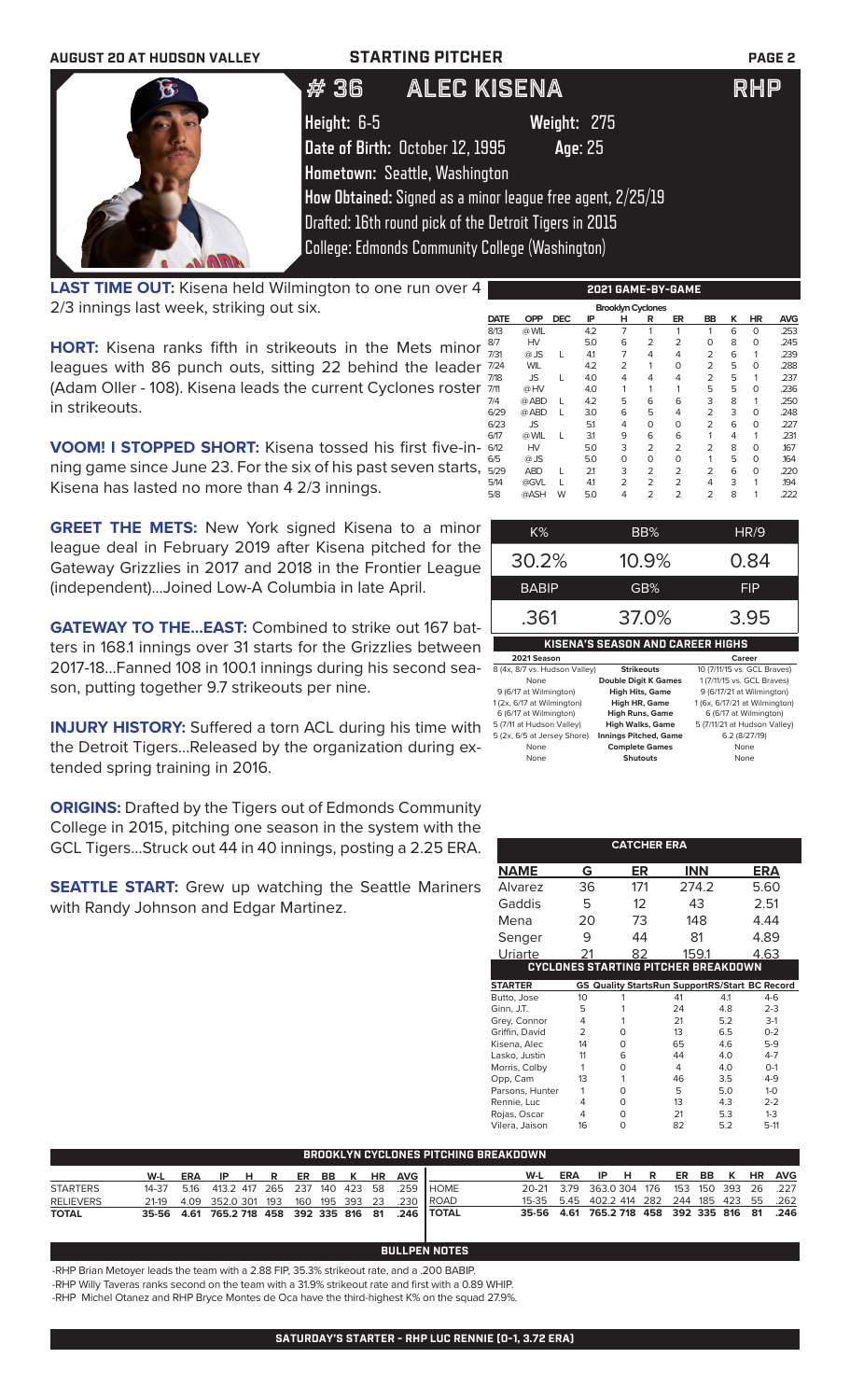| <b>AUGUST 20 AT HUDSON VALLEY</b>                                                         |                                                                                                                                                                                                                                                                                 | <b>BATTING PAGES</b>                                                                                                                                                                                                                                                                                                                                                                                                                                                                         | <b>PAGE 3</b>                                                                                                                                                                      |
|-------------------------------------------------------------------------------------------|---------------------------------------------------------------------------------------------------------------------------------------------------------------------------------------------------------------------------------------------------------------------------------|----------------------------------------------------------------------------------------------------------------------------------------------------------------------------------------------------------------------------------------------------------------------------------------------------------------------------------------------------------------------------------------------------------------------------------------------------------------------------------------------|------------------------------------------------------------------------------------------------------------------------------------------------------------------------------------|
| #30 FRANCISCO ALVAREZ - C                                                                 |                                                                                                                                                                                                                                                                                 |                                                                                                                                                                                                                                                                                                                                                                                                                                                                                              | .246, 16 HR, 47 RBI, .374 wOBA, wRC+ 130                                                                                                                                           |
| Last Game: DNP<br>RISP: 18-61 (.295)<br><b>Streak:</b> 1 G (2-3)                          | Home: 17-98 (.173)<br><b>Road:</b> 35-113 (.310)<br>vs. HV: 10-51 (.196) 3-1-4-7                                                                                                                                                                                                | Last HR: 8/18 at Hudson Valley<br>Multi-Hit Games: 13 (8/18 at Hudson Valley)<br>Multi-RBI Games: 14 (8/15 at Wilmington)                                                                                                                                                                                                                                                                                                                                                                    | Season High, Hits: 3 (3x, 8/10 at WIL)<br>Season High, Runs: 3 (3x, 7/6 at HV)<br>Season High, RBI: 4 (2x, 8/10 at WIL)<br><b>Season High, SB:</b> 1 (3x, 8/18 at HV)              |
| No. 38 prospect in the game according to MLB Pipeline                                     |                                                                                                                                                                                                                                                                                 | • Enters his fourth year in the Mets organizationCalled up from Low-A St. Lucie on Monday, May 2419 years old, turning 20 on November 19<br>· Ranks as the No. 1 prospect in the Mets system according to both MLB Pipeline and Baseball AmericaRanked as No. 4 catching prospect in baseball and the<br>• Hit .417 (20-48) with five doubles, two home runs, and 12 RBIs in 15 games with St. LucieStruck out seven times and walked 15went 2-for-4 in stolen bases                         |                                                                                                                                                                                    |
|                                                                                           | • Non-roster invitee to Mets Spring TrainingSigned with NYM as NDFA on July 2, 2018                                                                                                                                                                                             |                                                                                                                                                                                                                                                                                                                                                                                                                                                                                              |                                                                                                                                                                                    |
| #9<br><b>ZACH ASHFORD - OF</b>                                                            |                                                                                                                                                                                                                                                                                 |                                                                                                                                                                                                                                                                                                                                                                                                                                                                                              | .244, 1 HR, 15 RBI, .296 WOBA, WRC+ 81                                                                                                                                             |
| Last Game: DNP<br><b>RISP:</b> 15-45 (.333)<br><b>Streak:</b> 1 G (1-4)                   | Home: 20-81 (.247)<br><b>Road: 18-75 (.240)</b><br>vs. HV: 15-56 (.268) 3-1-1-7                                                                                                                                                                                                 | Last HR: 5/23 vs. Hudson Valley<br>Multi-Hit Games: 7 (8/8 vs. Hudson Valley)<br>Multi-RBI Games: 3 (7/24 vs. Wilmington)                                                                                                                                                                                                                                                                                                                                                                    | Season High, Hits: 2 (7x, 8/8 vs. HV)<br>Season High, Runs: 2 (6/6 at JS)<br>Season High, RBI: 2 (3x, 7/24 vs. WIL)<br><b>Season High, SB: 1 (3x, 7/7 at HV)</b>                   |
|                                                                                           | Enters his third year in the Mets organizationCalled up from Low-A St. Lucie on Saturday, May 22 •<br>• Drafted by the Mets out of Fresno State in the 6th round of the 2019 MLB Draft                                                                                          | • Hit .340 (17-50) in 14 games with the St. Lucie Mets in 2021, collecting three doubles and six walks with a stolen base<br>· Spent his first few games as a pro with Brooklyn in 2019, hitting .136 in 16 games before being sent to the GCL Mets (37 G, .295/2/23/.413)                                                                                                                                                                                                                   |                                                                                                                                                                                    |
| #48 OSCAR CAMPOS - C                                                                      |                                                                                                                                                                                                                                                                                 |                                                                                                                                                                                                                                                                                                                                                                                                                                                                                              | .000, 0 HR, 0 RBI, .000 WOBA, WRC+ 0                                                                                                                                               |
| <b>Last Game:</b><br><b>RISP:</b><br>Streak:                                              | Home:<br>Road:<br>vs. HV:                                                                                                                                                                                                                                                       | Last HR:<br><b>Multi-Hit Games:</b><br><b>Multi-RBI Games:</b>                                                                                                                                                                                                                                                                                                                                                                                                                               | <b>Season High, Hits:</b><br>Season High, Runs:<br>Season High, RBI:<br>Season High, SB:                                                                                           |
| Megill.                                                                                   | Quad Cities in the Midwest Leagueelected free agency following the 2020 year.                                                                                                                                                                                                   | • Signed by the Mets on August 20 from the Tri-City ValleyCats of the Frontier League, hitting .305/.322/.405 in 63 games with 17 doubles, three triples, three HR<br>• Came up through the Houston Astros system since 2014, spending six games in 2019 with Triple-A Round Rock. Spent the majority of the season with Low-A<br>• Played for Tri-City in the Houston system in 2018, facing the Brooklyn Cyclones in the NY-Penn League going 4-11Faced current Mets big leaguer RHP Tylor |                                                                                                                                                                                    |
| <b>ANTOINE DUPLANTIS - OF</b><br>#8                                                       |                                                                                                                                                                                                                                                                                 |                                                                                                                                                                                                                                                                                                                                                                                                                                                                                              | .260, 5 HR, 28 RBI, .317 wOBA, wRC+ 94                                                                                                                                             |
| Last Game: 0-4, RBI<br><b>RISP:</b> 19-67 (.284)<br>Streak:                               | Home: 32-139 (.230)<br><b>Road:</b> 55-192 (.286)<br>vs. HV: 20-96 (.208) 3-0-2-10                                                                                                                                                                                              | Last HR: 7/22 vs. Wilmington<br>Multi-Hit Games: 23 (8/10 at Wilmington)<br>Multi-RBI Games: 5 (8/6 vs. Hudson Valley)                                                                                                                                                                                                                                                                                                                                                                       | Season High, Hits: 4 (2x, 7/22 vs. WIL)<br>Season High, Runs: 4 (5/16 at Greenville)<br><b>Season High, RBI:</b> 3 (3x, 8/6 vs. HV)<br><b>Season High, SB:</b> 1 (5x, 8/10 vs. HV) |
|                                                                                           | • Recorded eight outfield assists in 47 games to lead Brooklyn in 2019                                                                                                                                                                                                          | · Enters his third year in the Mets organization Spent his draft year with Brooklyn and scored the game-winning run against Lowell in the 2019 NYPL Championship<br>· Finished his LSU career with 359 hits, most in school history and second-most in SEC history behind fellow Mets MiLB outfielder Jake Mangum (383 hits)Never                                                                                                                                                            |                                                                                                                                                                                    |
| finished a season at LSU hitting lower than .316                                          |                                                                                                                                                                                                                                                                                 | • Mets 12th round pick, 2019Also drafted in the 19th round by Cleveland in 2018Brother Armond, holds the world record in the pole vault with a height of 6.18m.                                                                                                                                                                                                                                                                                                                              |                                                                                                                                                                                    |
| #10 LUIS GONZALEZ - INF                                                                   |                                                                                                                                                                                                                                                                                 |                                                                                                                                                                                                                                                                                                                                                                                                                                                                                              | .269, 4 HR, 15 RBI, .318 wOBA, wRC+ 95                                                                                                                                             |
| Last Game: 0-4<br>RISP: 10-37 (.270)<br>Streak:                                           | Home: 14-52 (.269)<br><b>Road: 22-82 (.268)</b><br>vs. HV: 8-45 (.178) 1-1-2-4                                                                                                                                                                                                  | Last HR: 8/10 at Wilmington<br>Multi-Hit Games: 9 (8/18 at Hudson Valley)<br>Multi-RBI Games: 4 (8/11 at Wilmington)                                                                                                                                                                                                                                                                                                                                                                         | Season High, Hits: 4 (2x, 8/10 at WIL)<br><b>Season High, Runs:</b> 3 (3x 8/10 at WIL)<br>Season High, RBI: 2 (4x, 8/11 at WIL)<br>Season High, SB: 1 (7/22 vs. WIL)               |
| • Signed with the Reds in September of 2012.                                              | • Played three games with Low-A St. Lucie, going 3-12 with a double.<br>• Spent seven seasons in the Cincinnati farm system, reaching as high as Triple-A Louisville in 2019.<br>• Career .253 hitter in 587 games and 2,151 at-bats with Cincinnati and New York farm systems. | • Enters his first season in the Mets organization, signing a minor league deal with New York on May 30, 2021.                                                                                                                                                                                                                                                                                                                                                                               |                                                                                                                                                                                    |
| #2<br><b>RONNY MAURICIO - INF</b>                                                         |                                                                                                                                                                                                                                                                                 |                                                                                                                                                                                                                                                                                                                                                                                                                                                                                              | .234, 16 HR, 52 RBI, .307 w0BA, wRC+ 88                                                                                                                                            |
| Last Game: 1-3, HR, 2 RBI, BB, R<br><b>RISP:</b> 21-85 (.247)<br><b>Streak:</b> 2 G (2-7) | Home: 26-136 (.191)<br>Road: 52-192 (.271)<br>vs. HV: 14-96 (.146) 2-1-3-11                                                                                                                                                                                                     | Last HR: 8/19 at Hudson Valley<br>Multi-Hit Games: 21 (8/13 at Wilmington)<br>Multi-RBI Games: 15 (8/19 at Hudson Valley)                                                                                                                                                                                                                                                                                                                                                                    | Season High, Hits: 3 (4x, 6/17 atWilmington)<br>Season High, Runs: 3 (7/27 at Jersey Shore)<br>Season High, RBI: 4 (2x, 5/16 at Greeville)<br>Season High, SB: 2 (6/27 vs. JS)     |
| Dominican Winter League                                                                   | • Named a South Atlantic League mid-season All-Star with Columbia (A) in 2019                                                                                                                                                                                                   | • Enters his fifth year in the Mets organizationRated as the No. 2 prospect in the Mets system and the No. 58 prospect in baseball according to MLB Pipeline<br>• Non-roster invitee to Spring Training for the third consecutive seasonSpent 2020 at the Mets Alternate Site and had one at-bat with the Tigres del Licey in the<br>• Won the 2018 GCL Mets Sterling Award, given to the team's most valuable playerSigned with the Mets as a 16-year-old on July 2, 2017.                  |                                                                                                                                                                                    |
|                                                                                           |                                                                                                                                                                                                                                                                                 |                                                                                                                                                                                                                                                                                                                                                                                                                                                                                              |                                                                                                                                                                                    |
| <b>JOSE MENA - C</b><br># 16<br>Last Game: 1-4                                            | Home: 4-33 (.121)                                                                                                                                                                                                                                                               | Last HR:                                                                                                                                                                                                                                                                                                                                                                                                                                                                                     | .167, 1 HR, 6 RBI, .204 wOBA, wRC+ 23<br>Season High, Hits: 3 (6/20 at Wilmington)                                                                                                 |
| <b>RISP:</b> 5-23 (.217)<br><b>Streak:</b>                                                | <b>Road: 7-34 (.206)</b><br>vs. HV: 3-23 (.130) 0-0-0-2                                                                                                                                                                                                                         | Multi-Hit Games: 2 (8/8 vs. Hudson Valley)<br><b>Multi-RBI Games:</b>                                                                                                                                                                                                                                                                                                                                                                                                                        | Season High, Runs: 2 (6/30 at ABD G2)<br><b>Season High, RBI:</b> 1(5x, 8/8 vs. HV)<br><b>Season High, SB:</b> 1(2, 8/6 vs. HV)                                                    |
| • Enters his sixth year in the Mets organization<br>RBIs, and runs                        |                                                                                                                                                                                                                                                                                 | • Won a 2019 NYPL Championship with Brooklyn, posting his best offensive season as a professional, posting career highs in batting average, hits, home runs,                                                                                                                                                                                                                                                                                                                                 |                                                                                                                                                                                    |
|                                                                                           | • Has caught 81% of would-be base stealers (51 of 81) in his previous four seasons in the system.<br>• Signed with the Mets on June 22, 2016 as international free agent.                                                                                                       |                                                                                                                                                                                                                                                                                                                                                                                                                                                                                              |                                                                                                                                                                                    |
| <b>TANNER MURPHY - OF</b><br># 14                                                         |                                                                                                                                                                                                                                                                                 |                                                                                                                                                                                                                                                                                                                                                                                                                                                                                              | .214, 0 HR, 3 RBI, .268 w0BA, wRC+ 64                                                                                                                                              |
| <b>Last Game: DNP</b><br><b>RISP:</b> $3-12$ (.250)<br><b>Streak:</b> 1 G (1-4)           | <b>Home: 1-9</b><br><b>Road: 5-19</b><br>vs. HV: 2-13 (.154) 1-0-0-0                                                                                                                                                                                                            | Last HR:<br>Multi-Hit Games: 1 (8/10 at Wilmington)<br>Multi-RBI Games: 1 (8/10 at Wilmington)                                                                                                                                                                                                                                                                                                                                                                                               | Season High, Hits: 2 (8/10 at WIL)<br>Season High, Runs: 1 (2x, 8/10 at WIL)<br>Season High, RBI: 2 (8/10 at WIL)<br>Season High, SB:                                              |
|                                                                                           | Enters his third year in the Mets organizationpromoted from Low-A St. Lucie on Friday, August 6 •                                                                                                                                                                               | • Played 25 games (four with FCL Mets) and 21 with Low-A St. Lucie, hitting a combined 195 with a .316 OBP, hitting three home runs and driving in 14 runs<br>• Spent his first professional season with the Rookie-level Kingsport Mets in the Appalachian League, hitting. 201 in 40 games<br>• Drafted by the Mets in the 18th round of the 2019 MLB Draft out of the University of North FloridaBorn and raised in Memphis, TN.                                                          |                                                                                                                                                                                    |
| # 22 JAYLEN PALMER - INF/OF                                                               |                                                                                                                                                                                                                                                                                 |                                                                                                                                                                                                                                                                                                                                                                                                                                                                                              | .213, 0 HR, 6 RBI, .333 wOBA, wRC+ 105                                                                                                                                             |
| Last Game: 1-4, 3B, R, BB<br><b>RISP: 3-12 (.250)</b><br><b>Streak:</b> 2 G (2-9)         | <b>Home: 1-10</b><br><b>Road: 9-33</b><br>vs. HV: 3-23 (.130) 0-1-2-3                                                                                                                                                                                                           | Last HR:<br>Multi-Hit Games: 2 (8/13 at Wilmington)<br>Multi-RBI Games: 3 (8/18 at Hudson Valley)                                                                                                                                                                                                                                                                                                                                                                                            | Season High, Hits: 3 (8/13 at WIL)<br>Season High, Runs: 2 (2x, 8/13 at WIL)<br><b>Season High, RBI: 3 (8/18 at HV)</b>                                                            |

 **Season High, SB:** 1 (4x, 8/18 at HV) • Enters his fourth year in the Mets organization...No. 11 prospect in the Mets system, according to *MLB Pipeline*...Promoted to High-A Brooklyn on 8/3. • Stole 23 bases for Low-A St. Lucie (departs the league as the third-highest total in Low-A Southeast).

• Hit .276/.378/.386 across 66 games with St. Lucie in 2021, collecting 13 doubles, four triples, and two home runs with 24 RBIs.

• Lowered his strikeout rate from 40% in 2019 with Kingsport to 28% with St. Lucie.

• Drafted in the 22nd round of the 2018 MLB Draft out of Holy Cross (NY) High School in Flushing...\$200K signing bonus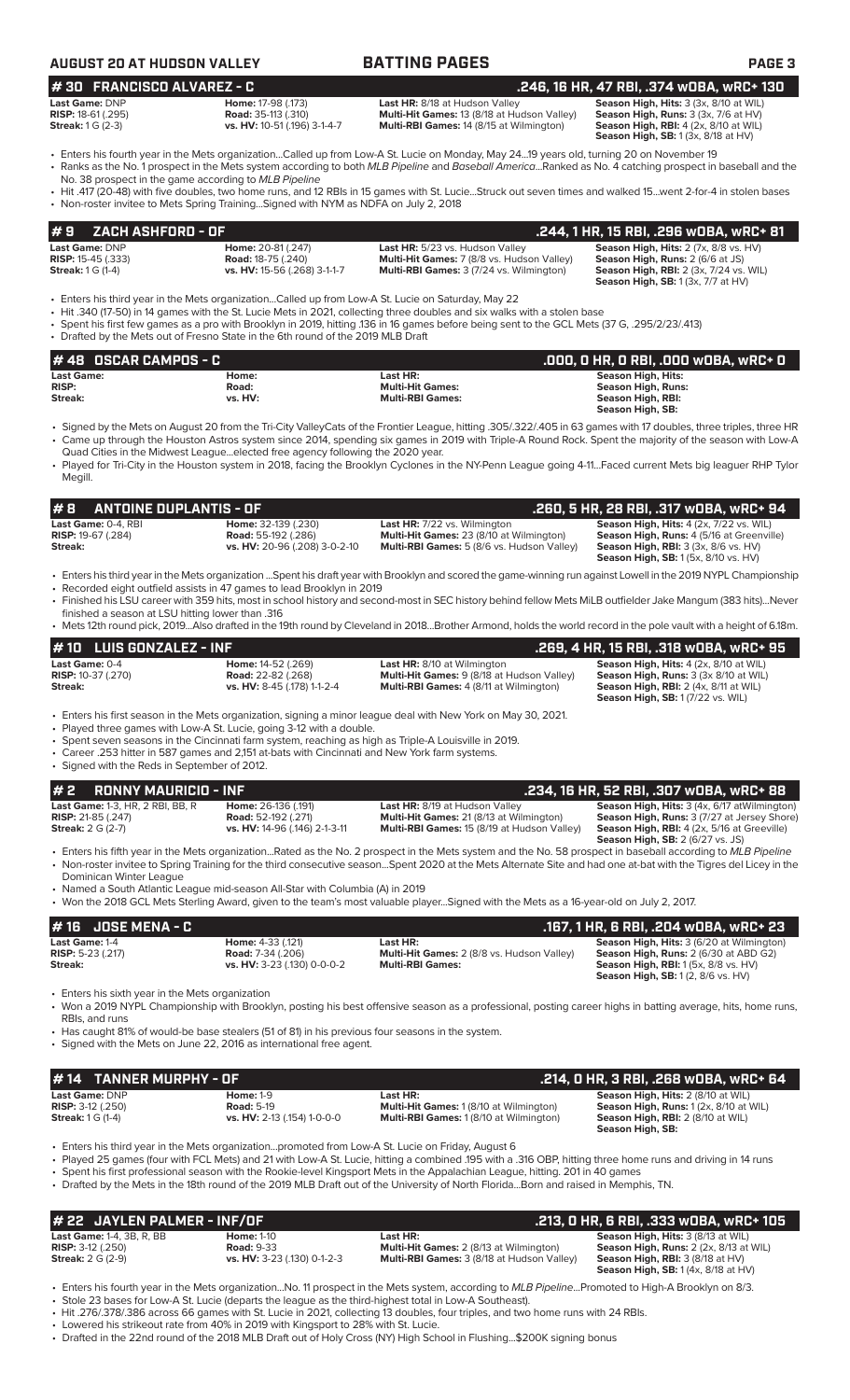## **AUGUST 20 AT HUDSON VALLEY BATTING PAGES PAGE 4**

**Streak: 2 G (4-9)**<br>**Streak: 2 G (4-9)**<br>**Streak: 2 G (4-9) vs. HV:** 8-29 (.276) 2-0-2-5 **Multi-RBI Games:** 1 (8/18 at Hudson Valley) **Season High, Runs: 2** (8/18 at HV)<br>**Streak: 2** G (4-9) **vs. HV:** 8-29 (.276) 2-0-2-5

**# 4 JOSE PEROZA - INF .220, 2 HR, 5 RBI, .307 wOBA, wRC+ 88 Last Game:** 2-4, 2B, HR, RBI, 2 R **Home:** 4-17 **Last HR:** 8/19 at Hudson Valley **Season High, Hits:** 2 (3x, 8/19 at HV) **RISP:** 1-12 (.083) **Road:** 7-33 (.212) **Multi-Hit Games:** 2 (8/18 at Hudson Valley) **Season High, Runs:** 2 (8/18 at HV) Season High, RBI: 3 (8/18 at HV)<br>Season High, SB:

- Enters his sixth year in the Mets organization...promoted to Brooklyn on 8/3 from Low-A St. Lucie.
- Hit .274 with seven home runs and 47 RBIs across 64 games with Low-A St. Lucie this season
- Part of Brooklyn's 2019 New York-Penn League Championship Team.
- 2021 marks his first full-season assignment after short season assignments with GCL Mets and the NYPL. • Signed as non-drafted international free agent signing on July 2, 2016 from Venezuela.

| $\sharp$ 19 $\,$ LUKE RITTER - INF $\,$ |                             |                                                   | .242, 11 HR, 36 RBI, .337 WOBA, WRC+ 107               |
|-----------------------------------------|-----------------------------|---------------------------------------------------|--------------------------------------------------------|
| <b>Last Game:</b> 2-4, 2B, 2 RBI, R     | Home: 10-60 (.167)          | <b>Last HR:</b> 7/6 at Hudson Valley              | <b>Season High, Hits: 3 (5/11 at Greenville)</b>       |
| <b>RISP:</b> 11-48 $(.229)$             | <b>Road:</b> 33-115 (.287)  | Multi-Hit Games: 12 (8/19 at Hudson Valley)       | <b>Season High, Runs:</b> $2$ ( $3x$ , $7/6$ at $HV$ ) |
| <b>Streak:</b> 2 G (3-8)                | vs. HV: 9-48 (.188) 4-0-1-5 | <b>Multi-RBI Games:</b> 9 (8/19 at Hudson Valley) | <b>Season High, RBI:</b> 6 (6/20 at Wilmington)        |
|                                         |                             |                                                   | Season High, SB: 1(5/12 at Greenville)                 |

• Enters his third year in the Mets organization...Won a New York-Penn League title with Brooklyn in 2019

• Missed 32 games with a broken bone in his left hand...Went on the IL after July 7 when he suffered the injury mid-game at Hudson Valley

• Led Brooklyn in 2019 in games played (68), runs (39), doubles (15), and walks (33)

• Mets 7th-round pick in 2019 from Wichita State...Also drafted by the Minnesota Twins in the 37th round of the 2018 MLB Draft • Played linebacker at Rockhurst High School and set the school record with 184 tackles.

| They cannobacker at Rockhardt High Ochoor and Set the School record With TO F tackles. |                            |                                                  |                                             |  |  |  |  |  |  |
|----------------------------------------------------------------------------------------|----------------------------|--------------------------------------------------|---------------------------------------------|--|--|--|--|--|--|
| $#45$ JOE SUOZZI - OF                                                                  |                            |                                                  | .235. 1 HR. 6 RBI. .358 WOBA. WRC+ 121      |  |  |  |  |  |  |
| Last Game: DNP                                                                         | <b>Home: 5-24</b>          | <b>Last HR:</b> 7/16 vs. Jersey Shore            | <b>Season High, Hits: 2 (7/28 at JS)</b>    |  |  |  |  |  |  |
| <b>RISP:</b> $4-16$ (.250)                                                             | <b>Road: 3-10</b>          | <b>Multi-Hit Games: 1 (7/28 at Jersey Shore)</b> | <b>Season High, Runs: 2 (7/27 at JS)</b>    |  |  |  |  |  |  |
| <b>Streak:</b> $1 G (1-2)$                                                             | vs. HV: 1-3 (.333) 0-0-1-2 | Multi-RBI Games: 2 (8/5 vs. Jersey Shore)        | <b>Season High, RBI:</b> 2 (2x, 8/5 vs. HV) |  |  |  |  |  |  |
|                                                                                        |                            |                                                  | Season High, SB:                            |  |  |  |  |  |  |

• Enters his third year in the Mets organization...received from Low-A St. Lucie on July 13

• Hit .292 with a .372 on-base percentage in 30 games with the Mets...posted a wRC+112, hitting four doubles and two home runs<br>• Signed by the Mets on June 15, 2020 out of Boston College

• Signed by the Mets on June 15, 2020 out of Boston College

• Attended Chaminade High School in Mineola, NY

• His father, Tom Suozzi, is the former Nassau County Executive and current U.S. House of Representatives member of NY's 3rd district (Nassau, Suffolk, Queens)

| $#19$ JIMMY TITUS - INF |             |                         | .000, 0 HR, 0 RBI, .000 w0BA, wRC+ -100 |
|-------------------------|-------------|-------------------------|-----------------------------------------|
| Last Game: DNP          | Home:       | Last HR:                | Season High, Hits:                      |
| $RISP: 0-1$             | Road: $0-5$ | <b>Multi-Hit Games:</b> | Season High, Runs:                      |
| Streak:                 | vs. HV:     | <b>Multi-RBI Games:</b> | Season High, RBI:                       |
|                         |             |                         | Season High, SB:                        |

• Enters his third year in professional baseball...Traded from the Dodgers organization to the Mets on April 21, 2021 with SS Albert Suarez.

- Promoted from Low-A St. Lucie (8/9) where he played 38 games, hitting .233 with a .342 on-base percentage...Hit three doubles, one triple, and one home run.
- With St. Lucie this season, held a walk rate of 11.8% and a strikeout rate of 18.4%.
- Drafted by the Los Angeles Dodgers in the 22nd round of the 2019 MLB Draft out of Bryant in the Northeast Conference.

| • First-ever two-time Connecticut Gatorade State Player of the Year in baseball. |  |
|----------------------------------------------------------------------------------|--|
|                                                                                  |  |

| #12 JEREMY VASQUEZ - INF                                            |                                                        |                                                                                         | .276, 7 HR, 26 RBI, .386 wOBA, wRC+ 138                                                 |
|---------------------------------------------------------------------|--------------------------------------------------------|-----------------------------------------------------------------------------------------|-----------------------------------------------------------------------------------------|
| <b>Last Game: <math>0-4</math>. R</b><br><b>RISP:</b> $9-33$ (.273) | <b>Home: 21-69 (.304)</b><br><b>Road:</b> 18-73 (.247) | <b>Last HR: 8/18 at Hudson Valley</b><br><b>Multi-Hit Games: 9 (8/15 at Wilmington)</b> | Season High, Hits: 2 (7x, 8/8 vs. HV)<br><b>Season High, Runs: 2 (3X 8/7 vs. HV)</b>    |
| Streak:                                                             | vs. HV: 13-47 (.277) 4-0-5-12                          | <b>Multi-RBI Games:</b> 6 (8/18 at Hudson Valley)                                       | <b>Season High, RBI: 3 (2x, 7/24 vs. WIL)</b><br><b>Season High, SB: 1 (7/2 at ABD)</b> |

• Enters his fifth season in the Mets organization...Received from Double-A Binghamton on June 22

• Played 32 games with the RumblePonies this season, hitting .171 (18-105) with one double, one home run, and 11 RBIs.<br>• Played with Brooklyn in 2017 hitting .225 with one home run and eight PBIs in 31 games

- Played with Brooklyn in 2017, hitting .225 with one home run and eight RBIs in 31 games.
- Drafted by the Mets in the 28th round of the 2017 MLB Draft from Nova Southeastern in his home state of Florida...Is from Palm City, FL.

| Hardest Hit Balls - 2021 (not all games listed- from available Trackman data) |                                           |                         |           |                   |  |      |                                   |                         |           |                        |
|-------------------------------------------------------------------------------|-------------------------------------------|-------------------------|-----------|-------------------|--|------|-----------------------------------|-------------------------|-----------|------------------------|
| Date                                                                          | Player                                    | <b>Upponent</b>         | Exit Velo | Result            |  | Date | Player                            | <b>Opponent</b>         | Exit Velo | Result                 |
| 8/12                                                                          | <b>Francisco Alvarez</b>                  | at Wilmington           | 112.8     | <b>Home Run</b>   |  | 6/1  | Francisco Alvarez at Jersey Shore |                         | 109.0     | <b>Home Run</b>        |
| 6/12                                                                          | Francisco Alvarez vs. Hudson Valley 112.5 |                         |           | Double            |  | 5/25 | <b>Francisco Alvarez</b>          | vs. Aberdeen            | 109       | Single                 |
| 6/11                                                                          | Brett Baty                                | vs. Hudson Valley 111.2 |           | <b>Ground Out</b> |  | 8/6  | Ronny Mauricio                    | vs. Hudson Valley 108.7 |           | <b>Home Rune</b>       |
| 6/29                                                                          | Ronny Mauricio                            | at Aberdeen             | 110.4     | Single            |  | 6/5  | Francisco Alvarez                 | at Jersey Shore         | 108.7     | <b>Ground Ball Out</b> |
| 8/12                                                                          | Ronny Mauricio                            | at Wilmington           | 109.9     | Line Out          |  | 6/2  | <b>Francisco Alvarez</b>          | at Jersev Shore         | 108.7     | Single                 |
| 7/3                                                                           | Luis Gonzalez                             | at Aberdeen             | 109.9     | <b>Ground Out</b> |  | 7/13 | Brett Baty                        | at Hudson Valley        | 108.7     | Single                 |
| 6/1                                                                           | Adrian Hernandez                          | at Jersev Shore         | 109.8     | <b>Home Run</b>   |  | 7/22 | Ronny Mauricio                    | vs. Wilmington          | 108.1     | Home Run               |
| 6/6                                                                           | Francisco Alvarez                         | at Jersev Shore         | 109.7     | Single            |  | 8/6  | Francisco Alvarez                 | vs. Hudson Valley 107.7 |           | <b>Ground Ball Out</b> |
| 6/1                                                                           | Ronny Mauricio                            | at Jersev Shore         | 109.6     | Triple            |  | 6/16 | Ronny Mauricio                    | at Wilmington           | 107.5     | Home Run               |
| 6/22                                                                          | Brett Baty                                | vs. Jersev Shore        | 109.2     | Double            |  | 7/6  | Luke Ritter                       | at Hudson Valley        | 107.2     | <b>Home Run</b>        |
| 6/15                                                                          | Francisco Alvarez                         | at Wilmington           | 109.2     | Single            |  | 6/15 | Ronny Mauricio                    | at Wilmington           | 107.2     | Single                 |

# **Recent Home Run Chart**

| Date | Player            | <b>Opponent</b>           | Exit Velo | Launch Angle | Distance  | 8/9<br>8/10 | Jeremy Vasquez<br><b>Francisco Alvarez</b> | vs. Hudson Valley101.1 mph | 29.2<br>27.2 | 405 ft.<br>416 ft. |
|------|-------------------|---------------------------|-----------|--------------|-----------|-------------|--------------------------------------------|----------------------------|--------------|--------------------|
| 7/27 | Edgardo Fermin    | at Jersey Shore           |           |              |           |             |                                            | at Wilmington 112.8 mph    |              |                    |
|      | Ronny Mauricio    | at Jersey Shore           |           |              |           |             | Nic Gaddis                                 | at Wilmington 97.5 mph     | 27.8         | 388 ft.            |
|      | Luis Gonzalez     | at Jersey Shore           |           |              |           |             | Luis Gonzalez                              | at Wilmington 102.6 mph    | 31.1         | 442 ft.            |
|      | Edgardo Fermin    | at Jersey Shore           |           |              |           | 8/12        | <b>Francisco Alvarez</b>                   | at Wilmington 101.5 mph    | 26.9         | 398 ft.            |
|      | Ronny Mauricio    | at Jersey Shore           |           |              |           | 8/15        | <b>Francisco Alvarez</b>                   | at Wilmington              |              |                    |
| 7/30 | Ronny Mauricio    | at Jersev Shore           |           |              |           | 8/18        | <b>Francisco Alvarez</b>                   | at Hudson Valley           |              |                    |
| 7/31 | Francisco Alvarez | at Jersev Shore           |           |              |           |             | Jose Peroza                                | at Hudson Valley           |              |                    |
|      | Francisco Alvarez | at Jersev Shore           |           |              |           |             | Jeremy Vasquez                             | at Hudson Valley           |              |                    |
| 8/7  | Ronny Mauricio    | vs. Hudson Valley 108.7   |           | 21           | 371ft ft. | 8/19        | Jose Peroza                                | at Hudson Valley           |              |                    |
| 8/8  | Francisco Alvarez | vs. Hudson Valley         |           |              |           |             | Ronny Mauricio                             | at Hudson Valley           |              |                    |
|      | Jeremy Vasquez    | vs. Hudson Vallev93.6 mph |           | 33.6         | 341 ft.   |             |                                            |                            |              |                    |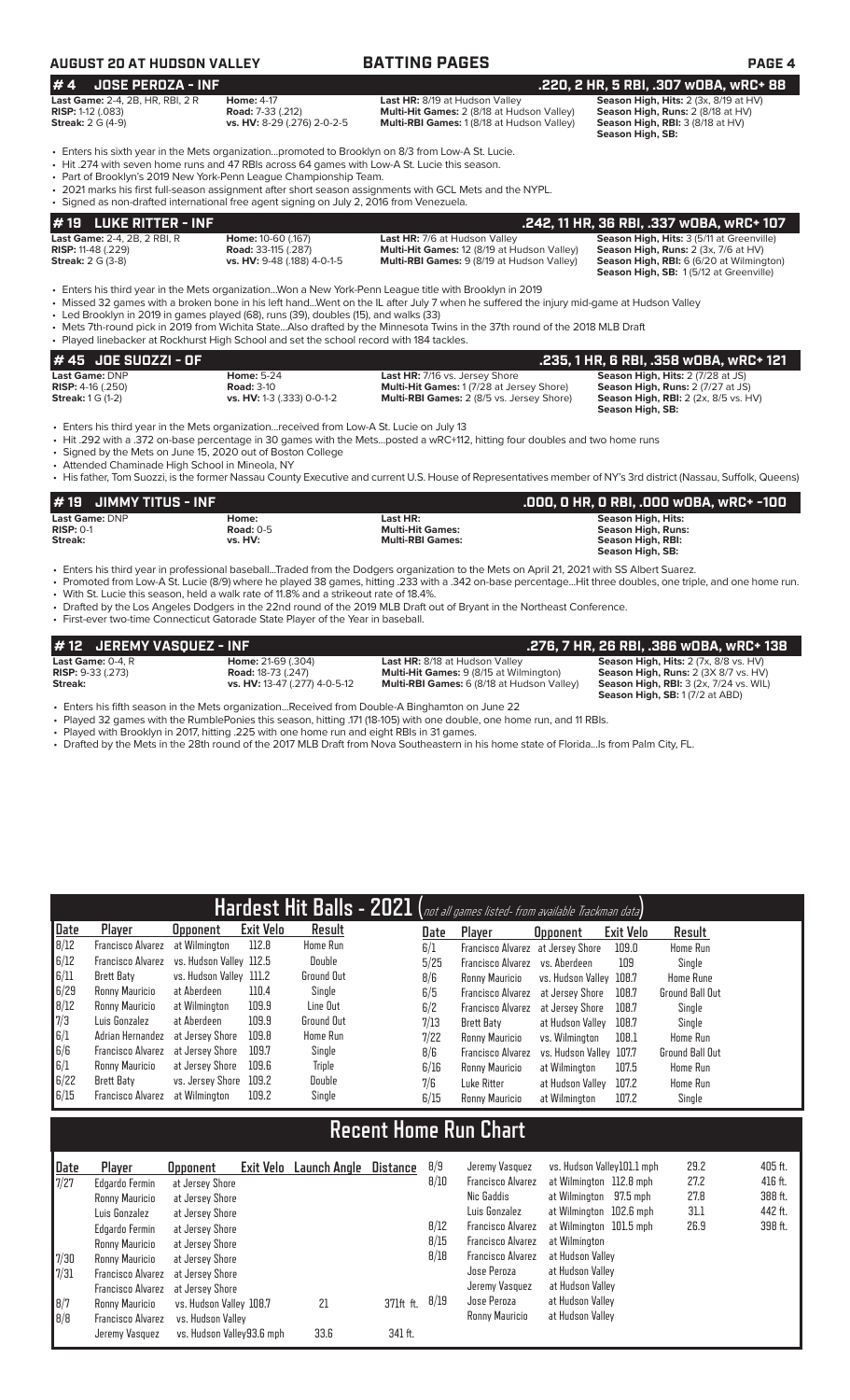| #46                                                  | <b>JOSH HEJKA - RHP</b>                                                            | 17.9 K%, 5.6 BB%, 3.68 ERA, 21 G                                                                                                                                                  |          |              |                     | <b>LAST FIVE APPEARANCES</b> |                             |                         |                         |                              |                         |                                |                          |
|------------------------------------------------------|------------------------------------------------------------------------------------|-----------------------------------------------------------------------------------------------------------------------------------------------------------------------------------|----------|--------------|---------------------|------------------------------|-----------------------------|-------------------------|-------------------------|------------------------------|-------------------------|--------------------------------|--------------------------|
| Last App: 8/18 at HV                                 | <b>Last Loss:</b>                                                                  | <b>SV/OP (Last):</b> 1/2 (7/20 vs. WIL)                                                                                                                                           | Holds: 2 |              |                     |                              | <b>JOSH HEJKA</b>           |                         |                         |                              |                         |                                |                          |
| <b>Leadoff: 14-38</b>                                | Inherited Runners/Stranded: 20/10                                                  |                                                                                                                                                                                   |          | DATE         | OPP                 | <b>DEC</b>                   | IP                          | н                       | R                       | ER                           | BB                      | Κ                              | HI                       |
|                                                      |                                                                                    | · Returns to Brooklyn after spending time with Binghamton (6/3-6/9) and Syracuse (6/10-6/18).                                                                                     |          | 8/5          | vs. HV              | <b>BS</b><br><b>BS</b>       | 0.2                         | 3                       | 1                       | $\mathbf{1}$<br>$\mathbf{1}$ | O                       | $\mathbf{1}$                   | 0<br>$\Omega$            |
|                                                      |                                                                                    | • Enters his third year in the Mets organizationWon a 2019 NYPL title with Brooklyn, splitting time                                                                               |          | 8/7<br>8/11  | vs. HV<br>@ WIL     |                              | 2.0<br>2.1                  | 4<br>$\overline{7}$     | 2<br>$\overline{4}$     | $\overline{4}$               | $\circ$<br>$\mathbf{1}$ | 2<br>$\overline{2}$            | $\Omega$                 |
| with the Cyclones and Kingsport Mets                 |                                                                                    | • Signed as a minor league free agent in mid-summer after pitching in six games with the Westside                                                                                 |          | 8/15         | @ WIL               |                              | 2.0                         | 4                       | $\mathbf{1}$            | $\mathbf{1}$                 | $\mathbf{1}$            | $\overline{2}$                 | 0                        |
|                                                      | Wolly Mammoths in the United Shore Baseball League                                 |                                                                                                                                                                                   |          | 8/18         | @ HV                |                              | 2.1                         | 2                       |                         |                              | $\overline{2}$          | 3                              | 0                        |
|                                                      |                                                                                    | . Pitched all four years at Johns Hopkins, switching to submarine later in his career.                                                                                            |          |              |                     |                              |                             |                         |                         |                              |                         |                                |                          |
| #5                                                   | <b>BRIAN METOYER - RHP</b>                                                         | 35.3 K%, 12.7 BB%, 2.52 ERA, 16 G                                                                                                                                                 |          |              |                     |                              | <b>BRIAN METOYER</b>        |                         |                         |                              |                         |                                |                          |
| Last App: 8/18 at HV                                 | Last Loss: 5/15 at GVL                                                             | <b>SV/OP (Last):</b> 1/1 (6/3 at JS)                                                                                                                                              | Holds:   | DATE         | OPP                 | <b>DEC</b>                   | IP                          | Н                       | R                       | ER                           | BB                      | Κ                              | HI                       |
|                                                      | Leadoff: 4-20, 2 BB, HBPInherited Runners/Stranded: 8/7                            |                                                                                                                                                                                   |          | 8/4          | <b>HV</b>           |                              | 2.0                         | 0                       | 0                       | 0                            | 0                       | 2                              | 0                        |
|                                                      |                                                                                    | • Enters his fourth year in the Mets orgWon a New York Penn League title with Brooklyn in 2019                                                                                    |          | 8/8<br>8/12  | HV<br>@ WIL         |                              | 1.1<br>1.0                  | O<br>$\mathbf{1}$       | $\circ$<br>$\circ$      | $\circ$<br>$\circ$           | 0<br>$\mathbf{1}$       | $\overline{2}$<br>$\mathbf{1}$ | 0<br>0                   |
|                                                      |                                                                                    | • Struck out 40 batters over 28.2 innings with BrooklynSpent his first professional season with                                                                                   |          | 8/14         | @ WIL               |                              | 1.1                         | 0                       | 0                       | $\circ$                      | 0                       | $\overline{2}$                 | 0                        |
| <b>GCL Mets and Kingsport Mets</b>                   |                                                                                    |                                                                                                                                                                                   |          | 8/18         | @ HV                |                              | 1.0                         | 0                       | $\circ$                 | $\mathbf 0$                  | 2                       | $\overline{2}$                 | 0                        |
|                                                      |                                                                                    | • Joins Ronnie Robbins (30th, 1981 - Toronto) as the only two LSU-Alexandria Generals to be                                                                                       |          |              |                     |                              | <b>BRYCE MONTES DE OCA</b>  |                         |                         |                              |                         |                                |                          |
| drafted by a MLB team in school history              |                                                                                    |                                                                                                                                                                                   |          | DATE         | OPP                 | <b>DEC</b>                   | IP                          | н                       | R                       | ER                           | BB                      | Κ                              | HI                       |
|                                                      | • Native of Natchitoches (NACK-ah-tish), the oldest city in Louisiana (est. 1714). |                                                                                                                                                                                   |          | 7/24<br>7/30 | vs. WIL<br>at JS G1 | <b>SV</b>                    | 1.0<br>1.1                  | 2<br>1                  | 2<br>$\circ$            | 2<br>$\circ$                 | $\circ$<br>$\Omega$     | 3<br>3                         | $\mathbf{1}$<br>$\Omega$ |
| #43                                                  | <b>BRYCE MONTES DE OCA - RHP</b>                                                   | 28.7 K%, 19.7 BB%, 4.55 ERA, 22 G                                                                                                                                                 |          | 8/5          | vs. HV              |                              | 1.0                         | 1                       | $\circ$                 | $\circ$                      | $\overline{2}$          | 1                              | $\Omega$                 |
| Last App: 8/13 at WIL                                | Last Loss: 7/6 at HV                                                               | <b>SV/OP (Last):</b> 4/4 (7/30 at JS G1)                                                                                                                                          | Holds: 1 | 8/8          | vs. HV              |                              | 1.2                         | 1                       | $\mathbf{1}$            | $\circ$                      | $\mathbf{1}$            | $\mathbf{1}$                   | $\Omega$                 |
| <b>Leadoff: 5-19, 5 BB</b>                           | <b>Inherited Runners/Stranded: 8/8</b>                                             |                                                                                                                                                                                   |          | 8/13         | @ WIL               | L                            | 0.2                         | 3                       | 5                       | 5                            | $\overline{2}$          | 1                              | 0                        |
|                                                      |                                                                                    | • Enters his fourth year in the Mets orgHas not pitched as a professional due to injuries                                                                                         |          |              |                     |                              | <b>COLBY MORRIS</b>         |                         |                         |                              |                         |                                |                          |
|                                                      |                                                                                    | • Underwent Tommy John surgery as a high school junior and missed 2016 after having ulnar                                                                                         |          | DATE         | OPP                 | <b>DEC</b>                   | IP                          | н                       | R                       | ER                           | BB                      | К                              | HI                       |
| nerve transposition                                  |                                                                                    |                                                                                                                                                                                   |          | 7/31<br>8/4  | @ JS<br>vs. HV      |                              | 2.0<br>1.2                  | $\circ$<br>$\mathbf{1}$ | $\circ$<br>$\mathbf{1}$ | 0<br>$\mathbf{1}$            | 1<br>O                  | $\mathbf{1}$<br>2              | $\Omega$<br>$\Omega$     |
|                                                      |                                                                                    | • Previously drafted by Washington in the 15th round of the 2017 MLB Draft and by the Chicago                                                                                     |          | 8/8          | vs. HV              |                              | 1.0                         | $\circ$                 | 0                       | $\circ$                      | $\circ$                 | 3                              | 0                        |
|                                                      | White Sox in the 14th round of the 2015 MLB Draft.                                 |                                                                                                                                                                                   |          | 8/13         | @ WIL               |                              | 2.0                         | 3                       | 1                       | $\mathbf{1}$                 | 1                       | 2                              | 0                        |
| #38                                                  | <b>COLBY MORRIS - RHP</b>                                                          | 22.5 K%, 10.6 BB%, 4.33 ERA, 19 G                                                                                                                                                 |          | 8/17         | @ WIL               | L                            | 1.2                         | $\Omega$                | 1                       | $\Omega$                     | $\circ$                 | $\mathbf{1}$                   | 0                        |
| Last App: 8/17 at HV                                 | Last Loss: 8/17 at Hudson Valley                                                   | SV/OP (Last):                                                                                                                                                                     | Holds:   |              |                     |                              | <b>CONNOR O'NEIL</b>        |                         |                         |                              |                         |                                |                          |
|                                                      | Leadoff: 8-27, 3B, 3 BB, 3 HBP Inherited Runners/Stranded: 8/3                     |                                                                                                                                                                                   |          | DATE         | OPP                 | <b>DEC</b>                   | IP                          | Н                       | R                       | ER                           | BB                      | К<br>$\mathbf{1}$              | HI                       |
|                                                      |                                                                                    | • Enters his first season in the Mets organizationcalled up from Low-A St. Lucie on May 20                                                                                        |          | 8/1<br>8/5   | @ JS<br>vs. HV      |                              | 1.0<br>1.0                  | 1<br>$\mathbf{1}$       | 1<br>$\mathbf 0$        | $\mathbf{1}$<br>$\circ$      | 1<br>$\circ$            | 2                              | 1<br>0                   |
|                                                      |                                                                                    | • Made four scoreless appearances in relief for the St. Lucie Mets to being 2021                                                                                                  |          | 8/10         | @ WIL               | W                            | 3.0                         | 3                       | $\overline{2}$          | $\mathbf{1}$                 | 0                       | $\mathbf{1}$                   | 0                        |
|                                                      | . Minor League free agent signingpitched at Middlebury in Vermont                  |                                                                                                                                                                                   |          | 8/15         | @ WIL               |                              | 2.0                         | 4                       | 3                       | 3                            | 0                       | $\circ$                        |                          |
| #9                                                   | <b>CONNER O'NEIL - RHP</b>                                                         | 19.2 K%, 12.5 BB%, 7.48 ERA, 14 G                                                                                                                                                 |          | 8/19         | @ HV                | <b>BS</b>                    | 0.2                         | $\mathbf{1}$            | 2                       | $\overline{2}$               | 4                       | $\circ$                        | 0                        |
| Last App: 8/19 at HV                                 | Last Loss: 8/19 at Hudson Valley                                                   | SV/OP (Last):                                                                                                                                                                     | Holds: 1 | DATE         | OPP                 | <b>DEC</b>                   | <b>MICHEL OTANEZ</b><br>IP  | H                       | R                       | ER                           | BB                      | K                              | HI                       |
| <b>Leadoff: 7-21, 2 HR</b>                           | Inherited Runners/Stranded: 8/3                                                    |                                                                                                                                                                                   |          | 8/4          | vs. JS              |                              | 1.0                         | $\overline{2}$          | 1                       | 0                            | 1                       | 2                              | 0                        |
|                                                      |                                                                                    | • Enters his fifth year in the Mets organizationreceived from Double-A Binghamton on 6/20                                                                                         |          | 8/6          | vs. JS              | W                            | 2.0                         | $\mathbf{1}$            | 1                       | 1                            | 3                       | 3                              | 0                        |
|                                                      | • Has not pitched in 2021Last pitched for Advanced-A St. Lucie in 2019             |                                                                                                                                                                                   |          | 8/10         | @ WIL               |                              | 1.0                         | $\mathbf{1}$            | 1                       | $\mathbf{1}$                 | 0                       | $\mathbf{1}$                   |                          |
|                                                      |                                                                                    | • Spent his first professional season with Brooklyn in 2017, pitching 19 times in relief                                                                                          |          | 8/13<br>8/17 | @ WIL<br>@ HV       |                              | 0.2<br>1.0                  | $\circ$<br>$\circ$      | $\circ$<br>0            | $\circ$<br>$\Omega$          | $\circ$<br>$\mathbf{1}$ | $\mathbf{1}$<br>1              | O<br>0                   |
|                                                      |                                                                                    | • Drafted by the Mets in the 7th round of the 2017 MLB Draft from Cal State-Northridge                                                                                            |          |              |                     |                              |                             |                         |                         |                              |                         |                                |                          |
|                                                      | <b>MICHEL OTANEZ - RHP</b>                                                         |                                                                                                                                                                                   |          |              | OPP                 | <b>DEC</b>                   | <b>HUNTER PARSONS</b><br>IP |                         | R                       |                              | BB                      | Κ                              | HI                       |
| #26                                                  |                                                                                    | 27.9 K%, 23.9 BB%, 4.99 ERA, 27 G                                                                                                                                                 |          | DATE<br>8/4  | vs. HV              |                              | 1.2                         | н<br>1                  | 0                       | ER<br>0                      | 0                       | 2                              | 0                        |
| Last App: 8/13 at WIL<br>Leadoff: 5-24               | <b>Last Loss:</b><br>Inherited Runners/Stranded: 15/5                              | <b>SV/OP (Last):</b> 0/2 (BS vs. JS)                                                                                                                                              | Holds: 3 | 8/6          | vs. HV              |                              | 2.0                         | $\overline{2}$          | 0                       | $\circ$                      | 0                       | 3                              | 0                        |
|                                                      |                                                                                    |                                                                                                                                                                                   |          | 8/10         | @ WIL               |                              | 2.0                         | 1                       | 2                       | 2                            | $\overline{2}$          | $\circ$                        | $\Omega$                 |
|                                                      | • Returns to Brooklyn for the second assignment in a row                           | • Enters his sixth year in the Mets orgNo. 26 prospect in the system according to MLB Pipeline                                                                                    |          | 8/15         | @ WIL               | L                            | 0.0                         | 3                       | 5                       | 5                            | 2                       | 0                              | 0                        |
|                                                      |                                                                                    | • Pitched with the Cyclones and won an NYPL title in 2019 and also spent time with Kingsport                                                                                      |          | 8/18         | @ HV                | W                            | 2.0<br><b>EVY RUIBAL</b>    | $\overline{2}$          | 1                       | $\mathbf{1}$                 | 0                       | 3                              | $\mathbf{1}$             |
|                                                      |                                                                                    | . Missed 2017 due to injuryStruck out 21 batters in 21.1 innings with the DSL Mets1 in 2016.                                                                                      |          | DATE         | OPP                 | <b>DEC</b>                   | IP                          | Н.                      | $\mathsf{R}$            | ER                           | <b>BB</b>               | К                              | HI                       |
|                                                      |                                                                                    |                                                                                                                                                                                   |          | 8/5          | vs. HV              |                              | 1.0                         | 2                       | 1                       | $\mathbf{1}$                 | 0                       | $\overline{2}$                 | 0                        |
| #44                                                  | <b>HUNTER PARSONS - RHP</b>                                                        | 22.2 K%, 15.1 BB%, 6.26 ERA, 17 G                                                                                                                                                 |          | 8/7          | vs. HV              | W                            | 1.0                         | 1                       | 0                       | 0                            | 0                       | $\circ$                        | 0                        |
| Last App: 8/18 at WIL                                | <b>Last Loss:</b>                                                                  | SV/OP (Last):                                                                                                                                                                     | Holds: 1 | 8/11<br>8/15 | @ WIL<br>@ WIL      |                              | 1.0<br>1.0                  | 1<br>1                  | 3<br>0                  | $\overline{2}$<br>0          | 3<br>0                  | 2<br>$\mathbf{1}$              | 0<br>0                   |
| <b>Leadoff: 6-22, 3 BB</b>                           | <b>Inherited Runners/Stranded: 11/7</b>                                            |                                                                                                                                                                                   |          | 8/19         | @ HV                | BS, L                        | 1.1                         | 2                       | 2                       | $\overline{2}$               | 1                       | 2                              | 1                        |
|                                                      |                                                                                    | • Enters his third year in the Mets orgCalled up from Low-A St. Lucie on May 20<br>• Made four relief appearances with the Mets (A-), striking out 18 in 10 innings (45% K rate). |          |              |                     |                              |                             |                         |                         |                              |                         |                                |                          |
|                                                      | • Pitched with the Cyclones and won an NYPL title in 2019                          |                                                                                                                                                                                   |          |              |                     |                              | <b>WILLY TAVERAS</b>        |                         |                         |                              |                         |                                |                          |
|                                                      |                                                                                    |                                                                                                                                                                                   |          | DATE         | OPP                 | DEC                          | IP                          | Н                       | R                       | ER                           | BB                      | Κ                              | HI                       |
|                                                      |                                                                                    |                                                                                                                                                                                   |          | 7/25         | <b>WIL</b>          | W                            | 2.0                         | $\mathbf{1}$            | 0                       | 0                            | 0                       | 3                              | 0                        |
| #50                                                  | <b>EVY RUIBAL - RHP</b>                                                            | 23.2 K%, 17.4 BB% 6.91 ERA, 12 G                                                                                                                                                  |          | 8/1          | @ JS                |                              | 1.1                         | 2                       | 1                       | 1                            | 1                       | $\mathbf{1}$                   | 0                        |
| Last App: 8/19 at HV<br>Leadoff: 3-10, 2B            | Last Loss: 8/19 at HV<br><b>Inherited Runners/Stranded: 9/7</b>                    | SV/OP (Last):<br>Holds: 1                                                                                                                                                         |          | 8/6<br>8/12  | HV<br>@ WIL         | S                            | 2.0<br>2.0                  | $\mathbf{1}$<br>0       | 0<br>0                  | 0<br>0                       | 0<br>$\mathbf{1}$       | 4<br>$\mathbf{1}$              | 0<br>0                   |
|                                                      |                                                                                    |                                                                                                                                                                                   |          | 8/17         | @ HV                |                              | 2.0                         | $\overline{1}$          | 0                       | $\circ$                      | 0                       | $\overline{2}$                 | O                        |
|                                                      |                                                                                    | • Signed to a minor league deal on June 27 from the Florence Y'alls (Frontier League)<br>• Pitched in the Dodgers system from 2015-2018, reaching High-A Rancho Cucamonga         |          |              |                     |                              |                             |                         |                         |                              |                         |                                |                          |
|                                                      |                                                                                    | • Drafted by the Dodgers in the 16th round of the 2017 MLB Draft from Notre Dame                                                                                                  |          |              |                     |                              |                             |                         |                         |                              |                         |                                |                          |
|                                                      | • From Milburn, New Jersey, attending Milburn High School                          |                                                                                                                                                                                   |          |              |                     |                              |                             |                         |                         |                              |                         |                                |                          |
| #35                                                  | <b>WILLY TAVERAS - RHP</b>                                                         | 31.9 K%, 6.9 BB% 2.19 ERA, 7 G                                                                                                                                                    |          |              |                     |                              |                             |                         |                         |                              |                         |                                |                          |
|                                                      |                                                                                    |                                                                                                                                                                                   |          |              |                     |                              |                             |                         |                         |                              |                         |                                |                          |
| Last App: 8/12 at WIL<br><b>Leadoff: 1-10, BB, K</b> | <b>Last Loss:</b><br><b>Inherited Runners/Stranded: 2/2</b>                        | <b>SV/OP (Last):</b> 1/2 (8/6 vs. HV) <b>Holds:</b>                                                                                                                               |          |              |                     |                              |                             |                         |                         |                              |                         |                                |                          |
|                                                      |                                                                                    |                                                                                                                                                                                   |          |              |                     |                              |                             |                         |                         |                              |                         |                                |                          |

• Received from Low-A St. Lucie on Friday, July 16 in a move that sent LHP Andrew Edwards to Double-A Binghamton

• Pitched in 18 games with St. Lucie, posting a 36% strikeout rate (best in career) and a 2.1% walk rate (lowest of career)

• Struggled in Low-A Columbia in 2019, allowing a 4.56 FIP...2021 FIP is 2.49

• 23 years old from Villa Isabela in the Dominican Republic...Signed by Mets June 1, 2016

| DATE        | OPP              | DEC        | ΙP                         | <u>н</u>       | R              | ER             | BB             | Κ                   | <u>HR</u> |
|-------------|------------------|------------|----------------------------|----------------|----------------|----------------|----------------|---------------------|-----------|
| 8/5         | vs. HV           | <b>BS</b>  | 0.2                        | 3              | 1              | 1              | 0              | 1                   | 0         |
| 8/7         | vs. HV           | <b>BS</b>  | 2.0                        | $\overline{4}$ | 2              | 1              | 0              | $\overline{2}$      | 0         |
| 8/11        | @ WIL            |            | 2.1                        | 7              | 4              | 4              | 1              | $\overline{2}$      | 0         |
| 8/15        | @ WIL            |            | 2.0                        | $\overline{4}$ | 1              | 1              | 1              | $\overline{2}$      | 0         |
| 8/18        | @ HV             |            | 2.1                        | $\overline{2}$ | 1              | 1              | 2              | 3                   | 0         |
|             |                  |            |                            |                |                |                |                |                     |           |
|             |                  |            | <b>BRIAN METOYER</b>       |                |                |                |                |                     |           |
| <b>DATE</b> | OPP              | DEC        | IP                         | Н              | R              | ER             | BB             | K                   | $H_{R}$   |
| 8/4         | HV               |            | 2.0                        | 0              | 0              | 0              | 0              | $\overline{2}$      | 0         |
| 8/8         | HV               |            | 1.1                        | 0              | 0              | 0              | 0              | 2                   | O         |
| 8/12        | @ WIL            |            | 1.0                        | 1              | 0              | O              | 1              | 1                   | 0         |
| 8/14        | @ WIL            |            | 1.1                        | $\Omega$       | 0              | 0              | 0              | 2                   | 0         |
| 8/18        | @ HV             |            | 1.0                        | 0              | 0              | 0              | 2              | 2                   | 0         |
|             |                  |            | <b>BRYCE MONTES DE OCA</b> |                |                |                |                |                     |           |
| DATE        | OPP              | DEC        | IP                         | Н              | R              | ER             | <b>BB</b>      | Κ                   | <b>HR</b> |
| 7/24        | vs. WIL          |            | 1.0                        | $\overline{2}$ | $\overline{c}$ | 2              | 0              | 3                   | 1         |
| 7/30        | at JS G1         | SV         | 1.1                        | 1              | 0              | 0              | 0              | 3                   | 0         |
| 8/5         | vs. HV           |            | 1.0                        | 1              | 0              | 0              | 2              | 1                   | 0         |
| 8/8<br>8/13 | vs. HV           |            | 1.2                        | 1              | 1<br>5         | 0<br>5         | 1<br>2         | 1<br>1              | 0<br>0    |
|             | @ WIL            | L          | 0.2                        | 3              |                |                |                |                     |           |
|             |                  |            | <b>COLBY MORRIS</b>        |                |                |                |                |                     |           |
| DATE        | OPP              | DEC        | IP                         | Н              | R              | ER             | <b>BB</b>      | К                   | <b>HR</b> |
| 7/31        | @ JS             |            | 2.0<br>1.2                 | 0              | 0              | 0              | 1              | 1<br>$\overline{2}$ | 0         |
| 8/4         | vs. HV           |            |                            | 1              | 1              | 1              | 0              |                     | 0         |
| 8/8<br>8/13 | vs. HV<br>@ WIL  |            | 1.0<br>2.0                 | 0<br>3         | 0<br>1         | 0<br>1         | 0<br>1         | 3<br>2              | 0<br>0    |
| 8/17        | @ WIL            | L          | 1.2                        | 0              | 1              | 0              | 0              | 1                   | 0         |
|             |                  |            |                            |                |                |                |                |                     |           |
|             |                  |            | <b>CONNOR O'NEIL</b>       |                |                |                |                |                     |           |
| DATE        | OPP              | DEC        | IP                         | Н              | R              | ER             | BB             | Κ                   | HR        |
| 8/1         | @ JS<br>vs. HV   |            | 1.0<br>1.0                 | 1<br>1         | 1<br>0         | 1<br>0         | 1<br>0         | 1<br>$\overline{2}$ | 1<br>0    |
| 8/5<br>8/10 | @ WIL            | W          | 3.0                        | 3              | $\overline{2}$ | 1              | 0              | 1                   | 0         |
| 8/15        | @ WIL            |            | 2.0                        | 4              | 3              | 3              | 0              | 0                   | 1         |
| 8/19        | @ HV             | BS         | 0.2                        | 1              | $\overline{2}$ | $\overline{2}$ | 4              | O                   | 0         |
|             |                  |            | <b>MICHEL OTANEZ</b>       |                |                |                |                |                     |           |
| DATE        | OPP              | DEC        | IP                         | Η              | R              | ER             | BB             | Κ                   | HR        |
| 8/4         | vs. JS           |            | 1.0                        | 2              | 1              | 0              | 1              | $\overline{2}$      | 0         |
| 8/6         | vs. JS           | W          | 2.0                        | 1              | 1              | 1              | 3              | 3                   | 0         |
| 8/10        | @ WIL            |            | 1.0                        | 1              | 1              | 1              | 0              | 1                   | 1         |
| 8/13        | @ WIL            |            | 0.2                        | 0              | 0              | 0              | 0              | 1                   | 0         |
| 8/17        | @ HV             |            | 1.0                        | O              | O              | O              | 1              | 1                   | 0         |
|             |                  |            | <b>HUNTER PARSONS</b>      |                |                |                |                |                     |           |
| DATE        | OPP              | DEC        | IP                         | Н              | R              | ER             | <b>BB</b>      | Κ                   | ΗR        |
| 8/4         | vs. HV           |            | 1.2                        | 1              | 0              | 0              | 0              | 2                   | 0         |
| 8/6         | vs. HV           |            | 2.0                        | 2              | 0              | 0              | 0              | 3                   | 0         |
| 8/10        | @ WIL            |            | 2.0                        | 1              | 2              | 2              | 2              | 0                   | 0         |
| 8/15        | @ WIL            | L          | 0.0                        | 3              | 5              | 5              | $\overline{2}$ | 0                   | 0         |
| 8/18        | @ HV             | W          | 2.0                        | $\overline{2}$ | 1              | 1              | 0              | 3                   | 1         |
|             |                  |            | <b>EVY RUIBAL</b>          |                |                |                |                |                     |           |
| <b>DATE</b> | OPP              | <u>DEC</u> | IP                         | Н              | R<br>1         | ER             | <b>BB</b>      | Κ                   | HR        |
| 8/5<br>8/7  | vs. HV<br>vs. HV | W          | 1.0<br>1.0                 | 2<br>1         | $\mathsf O$    | 1<br>O         | 0<br>0         | 2<br>0              | 0<br>0    |
| 8/11        | @ WIL            |            | 1.0                        | 1              | 3              | 2              | 3              | 2                   | 0         |
| 8/15        | @ WIL            |            | 1.0                        | 1              | 0              | 0              | 0              | 1                   | 0         |
| 8/19        | @ HV             | BS, L      | 1.1                        | 2              | 2              | 2              | 1              | 2                   | 1         |
|             |                  |            |                            |                |                |                |                |                     |           |
|             |                  |            |                            |                |                |                |                |                     |           |
|             |                  |            | <b>WILLY TAVERAS</b>       |                |                |                |                |                     |           |
| DATE        | OPP              |            | DEC IP H                   |                | R              | ER             | <b>BB</b>      | Κ                   | HR        |

|                | <b>Number of Pitches Thrown</b> |    |      |    |                |    |      |  |  |  |
|----------------|---------------------------------|----|------|----|----------------|----|------|--|--|--|
| <b>Pitcher</b> | Days Rest 8/15                  |    | 8/16 |    | 8/17 8/18 8/19 |    | 8/20 |  |  |  |
| Hejka          |                                 |    | 56   |    |                |    |      |  |  |  |
| Metoyer        |                                 | -- | 35   | -- | --             | -- |      |  |  |  |
| Montes de Oca  | $6*$                            |    |      |    |                |    |      |  |  |  |
| <b>Morris</b>  | 2                               | 26 | --   |    | --             | -- |      |  |  |  |
| O'Neil         | O                               |    |      | 33 |                |    |      |  |  |  |
| Otanez         | $\overline{2}$                  | 15 |      | -  |                | -  |      |  |  |  |
| Parsons        |                                 |    | 35   |    |                |    |      |  |  |  |
| Ruibal         | O                               | -- | --   | 34 | --             | -- |      |  |  |  |
| Taveras        | 2                               | 21 |      |    |                |    |      |  |  |  |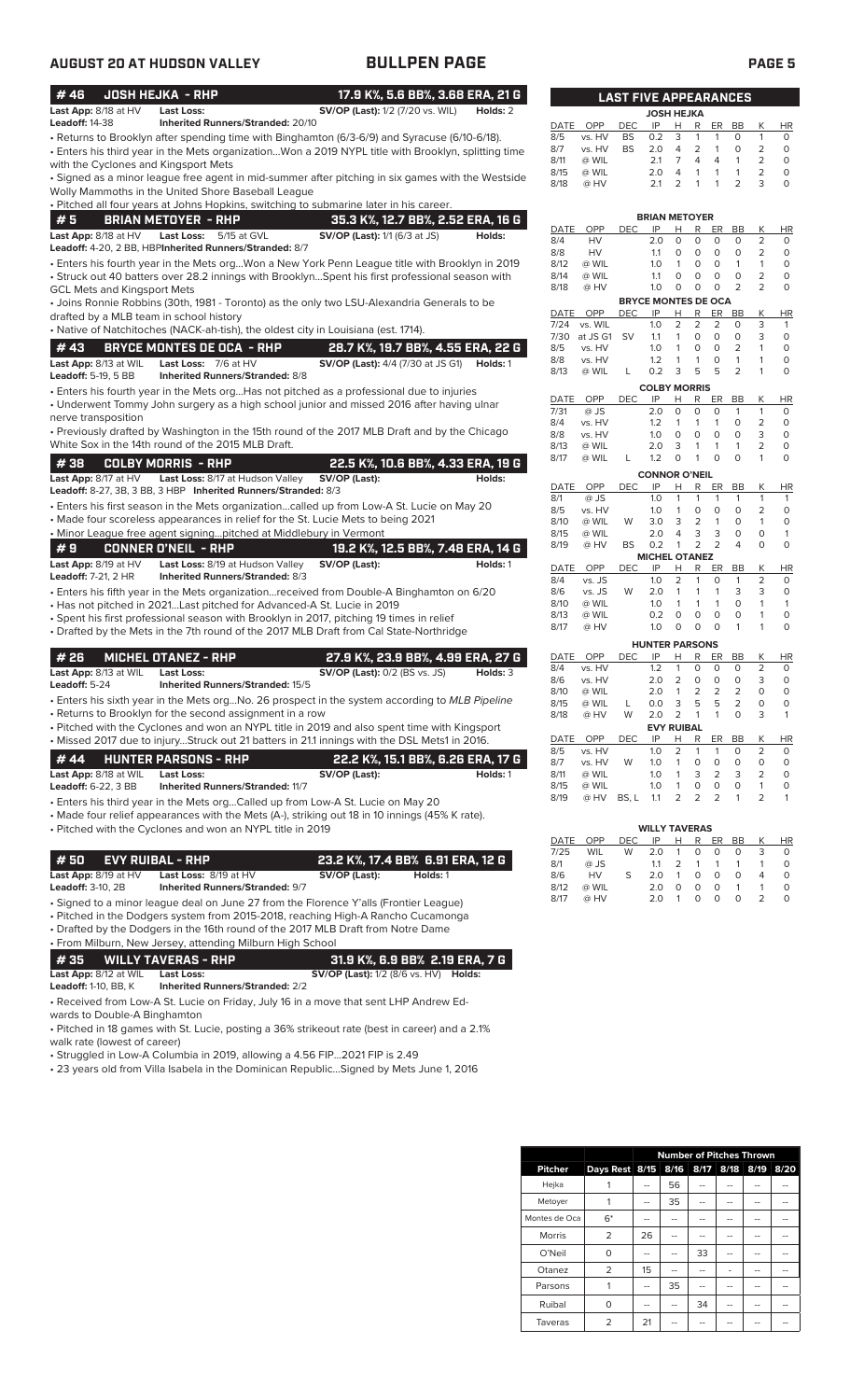| INDIVIDUAL PITCHING HIGHS |                                                                     |  |  |  |  |  |  |  |
|---------------------------|---------------------------------------------------------------------|--|--|--|--|--|--|--|
|                           |                                                                     |  |  |  |  |  |  |  |
|                           |                                                                     |  |  |  |  |  |  |  |
|                           | Most Home Runs Allowed, Game4 (2x, Jose Butto, 6/6 at Jersey Shore) |  |  |  |  |  |  |  |
|                           |                                                                     |  |  |  |  |  |  |  |
|                           |                                                                     |  |  |  |  |  |  |  |
|                           |                                                                     |  |  |  |  |  |  |  |
|                           |                                                                     |  |  |  |  |  |  |  |
|                           |                                                                     |  |  |  |  |  |  |  |
|                           |                                                                     |  |  |  |  |  |  |  |
|                           |                                                                     |  |  |  |  |  |  |  |
|                           |                                                                     |  |  |  |  |  |  |  |
|                           |                                                                     |  |  |  |  |  |  |  |

| TEAM PITCHING HIGHS                                                          |
|------------------------------------------------------------------------------|
|                                                                              |
|                                                                              |
|                                                                              |
| Fewest Runs Allowed, Game  0 (3x, last: 7/30 at Jersey Shore G1 - 7 innings) |
|                                                                              |
|                                                                              |
|                                                                              |
|                                                                              |
|                                                                              |
|                                                                              |
|                                                                              |
|                                                                              |
| Most Walks Allowed, Extra Innings 6 (6/23 vs. Jersey Shore - 10 innings)     |
|                                                                              |
|                                                                              |
| Most Pitchers Used, Extra Innings 5 (5/23 vs. Hudson Valley - 12 innings)    |
|                                                                              |

|                                                                                    | <b>TEAM MISCELLANEOUS</b>                                                                                           |
|------------------------------------------------------------------------------------|---------------------------------------------------------------------------------------------------------------------|
| Longest Game, Time, Nine-Inning Game 4:15 (8/18 at Hudson Valley)                  |                                                                                                                     |
| Longest Game, Time, Extra-Inning Game3:30 (6/23 vs. Jersey Shore - 10 innings)     |                                                                                                                     |
| Shortest Game, Time Nine-Inning Game.  2:20 (2x, 5/18 vs. HV & 8/14 at Wilmington) |                                                                                                                     |
|                                                                                    |                                                                                                                     |
|                                                                                    |                                                                                                                     |
|                                                                                    |                                                                                                                     |
|                                                                                    |                                                                                                                     |
|                                                                                    |                                                                                                                     |
|                                                                                    |                                                                                                                     |
|                                                                                    |                                                                                                                     |
|                                                                                    |                                                                                                                     |
|                                                                                    |                                                                                                                     |
|                                                                                    |                                                                                                                     |
| OUTFIELD ASSISTS (11)                                                              | $\mathcal{L}(\mathcal{L})$ and $\mathcal{L}(\mathcal{L})$ and $\mathcal{L}(\mathcal{L})$<br><b>RECORD BREAKDOWN</b> |

### **OUTFIELD ASSISTS (11) TOTAL** Leading After 6........................................26-4

| Duplantis | 5 | 8/5 vs. HV   |
|-----------|---|--------------|
| Ashford   | 3 | 7/23 vs. WIL |
| Molina    |   | 5/21 vs. HV  |
| Winaker   |   | 5/6 at ASH   |
| Bohanek   |   | 7/6 at HV    |
|           |   |              |

| UNIFORM RECORDS          |           |                               |  |
|--------------------------|-----------|-------------------------------|--|
|                          |           |                               |  |
| <b>Home White</b>        | $7 - 5$   |                               |  |
|                          |           |                               |  |
| <b>Road Gray</b>         | $15 - 31$ |                               |  |
| <b>Championship Gold</b> | $9-12$    |                               |  |
|                          |           |                               |  |
| <b>Coney Island</b>      | $0 - 2$   | Score 4 or More Runs31-17     |  |
|                          |           |                               |  |
| Los Jefes                | $1 - 0$   |                               |  |
|                          |           | Do Not Allow a Home Run 18-18 |  |
|                          |           | Hit More Home Runs 20-10      |  |
|                          |           | Opponent Hits More HRs3-22    |  |
|                          |           |                               |  |
|                          |           |                               |  |
|                          |           |                               |  |
|                          |           |                               |  |
|                          |           |                               |  |
|                          |           |                               |  |
|                          |           |                               |  |
|                          |           |                               |  |
|                          |           | Opponent Scores First 11-39   |  |
|                          |           |                               |  |
|                          |           |                               |  |
|                          |           |                               |  |
|                          |           |                               |  |
|                          |           |                               |  |
|                          |           |                               |  |
|                          |           |                               |  |
|                          |           |                               |  |
|                          |           |                               |  |
|                          |           |                               |  |

### Leading After 7.........................................24-5 Tied After 7 Trailing After 7..........................................3-39 Leading After 8 ........................................27-4 Tied After 8.................................................3-5 Trailing After 8..........................................2-37 -<br>Hit Opponent. Get Out Hit................................................8-43 Equal in Hits.................................................1-4 lity Start . Non Quality Start..................................28-50 Shutouts.......................................................3-11 One-Run Games .....................................10-18 Two-Run Games ........................................ 6-7 e 4 or More Runs. Hit a Home Run..................................... 26-27 + Home Runs . <mark>lot Allow a Home Run.................... 18-18</mark><br>10re Home Runs ................................20-10 Hit More Home Runs ...........................20-10 onent Hits More HRs. Starter Goes 6.0 +.....................................6-5 Starter Goes 7.0 + ......................................1-0  $S$ rer Goes 8.0 $+$ Home........................................................20-21 Day Games.................................................4-13 nt Games. Scoring First............................................20-19 Opponent Scores First..........................11-39 vs. South ...................................................... 4-7 es at Home Series on Road........................................ 0-7-1

Trailing After 6

Tied After 6.................................................3-5

### **EJECTIONS**

**Name Umpire Date** Joe GenordDylan Bradley 7/9 at HV Ed Blankmeyer Joe Belangia 7/11 at HV

| <b>MISC. WINS</b> |  |
|-------------------|--|

Extra Innings.

vs. RHP Starters ...

|  | Come from Behind Wins 14 (8/18 at HV) |
|--|---------------------------------------|
|  | Wins in Last At-Bat 6 (8/8 vs. WIL)   |
|  | Walk-off Wins 4 (8/8 vs. WIL)         |
|  |                                       |

Errorless....................................................13-21

vs. LHP Starters.......................................14-16

### **AUGUST 20 AT HUDSON VALLEY HIGH/LOW & CHARTS PAGE 6**

| INDIVIDUAL BATTING HIGHS                                                    |
|-----------------------------------------------------------------------------|
|                                                                             |
|                                                                             |
|                                                                             |
|                                                                             |
|                                                                             |
| Most Triples, Game1 (20x, last: Jaylen Palmer, 8/19 at Hudson Valley)       |
| Most Home Runs, Game2 (6x, Francisco Alvarez, 7/31 at Jersey Shore)         |
| Home Runs, Consecutive Games Three games (2x, last: Luke Ritter, 6/18-6/21) |
|                                                                             |
|                                                                             |
|                                                                             |
|                                                                             |
|                                                                             |
| Most Strikeouts, Game4 (15x, Francisco Alvarez, 8/8 vs. Hudson Valley)      |
|                                                                             |
| Most Extra-Base Hits, Game 3 (3x, Cody Bohanek, 6/15 at Wilmington)         |
|                                                                             |
| <b>TEAM BATTING HIGHS</b>                                                   |
|                                                                             |
|                                                                             |
|                                                                             |
|                                                                             |
|                                                                             |
|                                                                             |
|                                                                             |
|                                                                             |
|                                                                             |
|                                                                             |
|                                                                             |
|                                                                             |
|                                                                             |
|                                                                             |
|                                                                             |
|                                                                             |
|                                                                             |
|                                                                             |
|                                                                             |
|                                                                             |

Most Double Plays Hit into, Game........................3 (5x, 7/7 at Hudson Valley - 10 innings)

### **FIELDING**

Most Errors, Team, Game...............................................................................6 (5/7 at Asheville) . 2 (7x, last: Ronny Mauricio, 7/30 at Jersey Shore G2)<br>Inning Game.......................... 3 (5/19 vs. Hudson Valley) Most Double Plays Turned, Nine-Inning Game.......................... 3 (5/19 vs. Hudson Valley) Consecutive Errorless Games, Team...

### **STARTERS BY POSITION**

**C-** Alvarez (36), Mena (21), Uriarte (19), Senger (9), Gaddis (5)

**1B-** Genord (49), Vasquez (29), Ritter (6), Bohanek (4), Winaker (2), Martinez (1)

**2B-** Ritter (40), Gonzalez (30), Walters (12), Fermin (4), Peroza (1), Tiberi (1), Struble (1), McNeil (1), Bohanek (1)

**3B-** Baty (41), Bohanek (20), Peroza (12), Tiberi (7), Fermin (7), Gaddis (1), Gonzalez (1)

**SS-** Mauricio (73), Bohanek (6), Gonzalez (5), Walters (4), Fermin (3)

**LF-** Duplantis (44), Tiberi (12), Suozzi (9), Vasquez (7), Ashford (6), Bohanek (4), Baty (3), Murphy (2), Palmer (1), Winaker (1), Kleszcz (1), Struble (1)

**CF-** Duplantis (38), Hernandez (23), Palmer (12), Mangum (8), Hernandez (8), Molina (6), Ota (2), Murphy (2), Ashford (1)

**RF-** Ashford (38), Struble (15), Molina (10), Kleszcz (6), Bohanek (5), Winaker (4), Martinez (3), Hernandez (4), Murphy (3), Ota (1), Suozzi (1)

**DH-** Alvarez (26), Mauricio (10), Genord (8), Vasquez (8), Baty (7), Ritter (4), Ashford (3), Bohanek (3), Tiberi (3), Hernandez (3), Gaddis (2), Peroza (2), Senger (2), Mena (2), Walters (2), Fermin (2), Mangum (1), Struble (1), Titus (1), Gonzalez (1)

### **STARTERS BY BATTING ORDER**

**1st -** Duplantis (73), Palmer (4). Bohanek (4), Struble (3), Tiberi (2), Mangum (2), Ashford (1), McNeil (1)

**2nd -** Bohanek (18), Fermin (15), Mauricio (11), Duplantis (8), Palmer (8), Ashford (6), Gonzalez (6), Mangum (5), Winaker (4), Tiberi (3), Struble (3), Walters (2), Alvarez (2), Ritter (1)

**3rd -** Mauricio (73), Baty (15), Alvarez (1), Martinez (1)

**4th-** Baty (37), Alvarez (32), Ritter (9), Vasquez (8), Genord (2), Martinez (2)

**5th-** Alvarez (26), Vasquez (24), Ritter (14), Bohanek (5), Genord (5), Senger (4), Ashford (4), Gonzalez (3), Ota (2), Fermin (1), Hernandez (1), Peroza (1)

**6th-** Ritter (18), Genord (18), Ashford (12), Peroza (9), Bohanek (7), Gonzalez (7), Hernandez (3), Senger (3), Mena (2), Winaker (2), Kleszcz (2), Vasquez (1), Fermin (1), Ota (1), Suozzi (1) Tiberi (1), Uriarte (1)

7th- Genord (24), Ashford (12), Gonzalez (11), Ritter (6), Tiberi (5), Vasquez (4), Bohanek (4), Peroza (3), Ashford (3), Senger (3), Uriarte (3), Hernandez (2), Kleszcz (2), Walters (2), Mei (2), Suozzi (1), Winaker (1), Gaddis (1), Murphy (1)

**8th-** Tiberi (11), Hernandez (10), Genord (9), Uriarte (8), Mena (8), Ashford (8), Vasquez (6), Walters (6), Gonzalez (5), Gaddis (4), Bohanek (3), Murphy (2), Suozzi (2), Kleszcz (2), Ritter (1),

Peroza (1), Senger (1), Molina (1), Struble (1), Titus (1) **9th-** Molina (16), Hernandez (14), Mena (10), Struble (8), Walters (7), Uriarte (7), Suozzi (6), Gad-

dis (5), Gonzalez (4), Murphy (3), Bohanek (3), Mangum (2), Kleszcz (2), Tiberi (1)

| <b>CATCHERS STEALING</b> |                |    |            |            |    |      | <b>MULTI-RUN INNINGS</b> |              |    |       |                  |  |  |
|--------------------------|----------------|----|------------|------------|----|------|--------------------------|--------------|----|-------|------------------|--|--|
| <b>Name</b>              | CS             |    | <b>ATT</b> | <b>PCT</b> |    | Runs |                          | <b>Times</b> |    |       | Last             |  |  |
| Alvarez                  | 14             |    | 53         | 26%        |    |      |                          |              |    |       | 8th, 8/18 at HV  |  |  |
| Gaddis                   | O              |    | 4          | 0%         |    | 6    |                          | 3            |    |       | 4th, 8/10 at WIL |  |  |
| Mena                     | 3              |    | 30         | 10%        |    | 5    |                          |              |    |       | 6th, 8/6 vs. HV  |  |  |
| Senger                   | $\overline{2}$ |    | 10         | 20%        |    | 4    |                          | 8            |    |       | 6th, 8/19 at HV  |  |  |
| Uriarte                  | 11             |    | 31         | 35%        |    | 3    |                          | 30           |    |       | 6th, 8/18 at HV  |  |  |
| Team                     | 30             |    | 130        | 23%        |    | 2    |                          | 53           |    |       | 9th, 8/12 at WIL |  |  |
|                          |                | 2  | з          | 4          | 5  | 6    |                          | 8            | 9  | $10+$ | <b>TOTALS</b>    |  |  |
| <b>OPPONENTS</b>         | 49             | 64 | 67         | 54         | 43 | 56   | 41                       | 52           | 28 | 6     | 436              |  |  |

**BKLYN 39 35 42 54 41 59 46 64 24 6 398**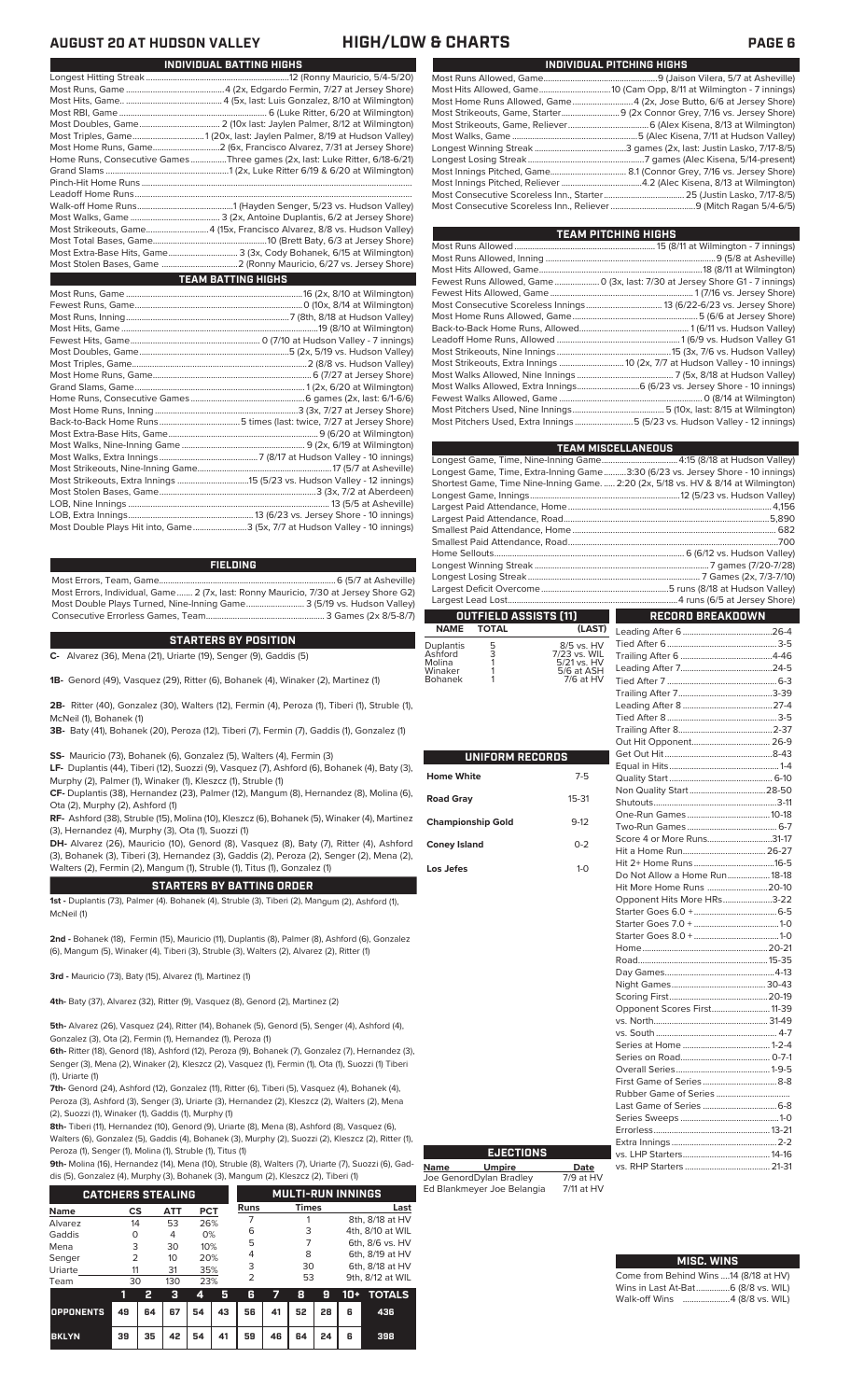## **AUGUST 20 AT HUDSON VALLEY GAME BY GAME RESULTS PAGE 7**

|             |                |                            |                |           |               |                   |         | <b>GAME-BY-GAME RESULTS</b>                                             |                               |                             |             |                   |
|-------------|----------------|----------------------------|----------------|-----------|---------------|-------------------|---------|-------------------------------------------------------------------------|-------------------------------|-----------------------------|-------------|-------------------|
| <b>DATE</b> | GM#            | OPPONENT                   | W-L/TIME SCORE |           | <b>RECORD</b> | POSITION          | GA/GB   | <b>WINNING PITCHER</b>                                                  | <b>LOSING PITCHER</b>         | <b>SAVE</b>                 | <b>TIME</b> | <b>ATTENDANCE</b> |
| 5/4         | 1              | at Asheville               | W              | $8 - 2$   | $1-0$         | T <sub>1st</sub>  | $+1$    | Josh Walker (1-0)                                                       | Blair Henley (0-1)            |                             | 3:16        | 1,200             |
| 5/5         | $\overline{2}$ | at Asheville               | L              | $6-1$     | $1 - 1$       | T <sub>2</sub> nd | $-1$    | Chandler Casey (1-0)                                                    | Jose Butto (1-0)              |                             | 3:26        | 1,200             |
| 5/6         | 3              | at Asheville               | L              | $11 - 4$  | $1 - 2$       | T3rd              | $-2$    | Matt Ruppenthal (1-0)                                                   | Oscar Rojas (0-1)             |                             | 3:10        | 1,200             |
| 5/7         | 4              | at Asheville               | L              | $13 - 7$  | $1 - 3$       | T3rd              | -3      | R.J. Freure (1-0)                                                       | Jaison Vilera (0-1)           |                             | 3:44        | 1,200             |
| 5/8         | 5              | at Asheville               | W              | $16-12$   | $2 - 3$       | T3rd              | -3      | Alec Kisena (1-0)                                                       | Juan Pablo Lopez (1-0)        |                             | 3:52        | 1,200             |
| 5/9         |                | at Asheville               |                |           |               |                   |         | Cancelled due to non-COVID-related illness                              |                               |                             |             |                   |
| 5/10        |                | OFF DAY                    |                |           |               |                   |         |                                                                         |                               |                             |             |                   |
| 5/11        | 6              | at Greenville              | W              | $6-1$     | $3-3$         | 2 <sub>nd</sub>   | $-2.5$  | Josh Walker (2-0)                                                       | Jay Groome (0-2)              |                             | 3:00        | 1,995             |
| 5/12        | 7              | at Greenville              | W              | $3 - 2$   | $4 - 3$       | 2nd               | $-1.5$  | Brian Metoyer (1-0)                                                     | Yusniel Padron-Artilles (0-2) | Mitch Ragan (1)             | 3:14        | 1,819             |
| 5/13        | 8              | at Greenville              | L              | $8 - 2$   | $4 - 4$       | 2 <sub>nd</sub>   | $-2.5$  | Chris Murphy (1-1)                                                      | Oscar Rojas (0-2)             |                             | 3:21        | 2,485             |
| 5/14        | 9              | at Greenville              | L              | $5-1$     | $4 - 5$       | 4th               | $-2.5$  | Brayan Bello (2-0)                                                      | Alec Kisena (1-1)             |                             | 2:54        | 2,732             |
| 5/15        | 10             | at Greenville              | L              | $8 - 4$   | $4-6$         | 4th               | $-3.5$  | Yorvin Pantoja (1-0)                                                    | Brian Metoyer (1-1)           |                             | 2:52        | 2,883             |
| 5/16        | 11             | at Greenville              | L              | $10-9$    | $4 - 7$       | 4th               | $-3.5$  | Jake Wallace (1-0)                                                      | Eric Orze (0-1)               |                             | 3:09        | 2,818             |
| 5/17        |                | OFF DAY                    |                |           |               |                   |         |                                                                         |                               |                             |             |                   |
| 5/18        | 12             | <b>Hudson Valley</b>       | L              | $4 - 3$   | 4-8           | 5th               | $-4.5$  | Zach Greene (1-1)                                                       | Andrew Edwards (0-1)          |                             | 2:29        | 1,315             |
| 5/19        | 13             | <b>Hudson Valley</b>       | W              | 14-0      | $5-8$         | 5th               | $-3.5$  | Allan Winans (1-0)                                                      | Jhony Brito (0-1)             |                             | 3:01        | 810               |
| 5/20        | 14             | <b>Hudson Valley</b>       | L              | $6-1$     | $5-9$         | 5th               | $-3.5$  | Luis Medina (2-0)                                                       | Jaison Vilera (0-2)           |                             | 2:42        | 682               |
| 5/21        | 15             | <b>Hudson Valley</b>       | W              | $4-1$     | $6-9$         | 5th               | $-3.5$  | Josh Walker (3-0)                                                       | Josh Maciejewski (2-1)        | Eric Orze (1)               | 2:33        | 998               |
| 5/22        | 16             | <b>Hudson Valley</b>       | L              | $5-3$     | $6-10$        | 5th               | $-4.5$  | Ken Waldichuk (1-0)                                                     | Cam Opp (0-1)                 |                             | 3:14        | 1,624             |
| 5/23        | 17             | <b>Hudson Valley</b>       | W              | $6-5(12)$ | $7-10$        | 5th               | $-3.5$  | Josh Hejka (1-0)                                                        | Zach Greene (1-2)             |                             | 3:24        | 1,261             |
| 5/24        |                | OFF DAY                    |                |           |               |                   |         |                                                                         |                               |                             |             |                   |
| 5/25        | 18             | Aberdeen                   | L              | $8-1$     | $7 - 11$      | 5th               | $-4.5$  | Drew Rom (2-0)                                                          | Oscar Rojas (0-3)             |                             | 2:52        | 861               |
| 5/26        | 19             | Aberdeen                   |                |           |               |                   |         | 5/26 game postponed due to rain, makeup scheduled for doubleheader 5/27 |                               |                             |             |                   |
| 5/27        | 19             | Aberdeen                   | L              | $6-2(7)$  | $7-12$        | 5th               | $-5.5$  | Grayson Rodriguez (3-0)                                                 | Jaison Vilera (0-3)           |                             | 2:14        |                   |
|             | 20             | Aberdeen                   | L              | $10-1(7)$ | $7-13$        | 5th               | $-6.5$  | Morgan McSweeney (2-0)                                                  | Cam Opp (0-2)                 |                             | 2:37        | 926               |
| 5/28        | 21             | Aberdeen                   |                |           |               |                   |         | 5/28 game postponed due to rain, makeup scheduled for doubleheader 8/25 |                               |                             |             |                   |
| 5/29        | 21             | Aberdeen                   | г              | $4-1$     | $7-14$        | 5th               | $-7.5$  | <b>Garrett Stallings (3-1)</b>                                          | Alec Kisena (1-2)             | <b>Connor Gillispie (1)</b> | 2:52        | 1,509             |
| 5/30        | 22             | Aberdeen                   |                |           |               |                   |         | 5/30 game posted to a later date to be determined                       |                               |                             |             |                   |
| 5/31        |                | OFF DAY                    |                |           |               |                   |         |                                                                         |                               |                             |             |                   |
|             |                |                            |                |           |               |                   |         | MAY [7-14]                                                              |                               |                             |             |                   |
| 6/1         | 22             | at Jersey Shore            | W              | $11 - 5$  | $8-14$        | T4th              | $-7.5$  | Jose Butto (1-1)                                                        | Josh Hendrickson (0-1)        |                             | 3:03        | 2,077             |
| 6/2         | 23             | at Jersey Shore            | L              | $4-1$     | $8-15$        | 5th               | $-8.5$  | Carlo Reyes (1-0)                                                       | Justin Lasko (0-1)            | Blake Brown (1)             | 2:44        | 1,591             |
| 6/3         | 24             | at Jersey Shore            | W              | $6 - 4$   | $9-15$        | 4th               | $-8.5$  | Bryce Montes de Oca (1-0)                                               | Jack Perkins (0-1)            | Brian Metoyer (1)           | 3:15        | 1,473             |
| 6/4         | 25             | at Jersey Shore            | L              | $5-4(7)$  | $9-16$        | 5th               | $-9.0$  | Aneurys Zabala (2-2)                                                    | Allan Winans (1-1)            |                             | 2:12        | 2,399             |
| 6/5         | 26             | at Jersey Shore            | L              | $5 - 4$   | $9 - 17$      | 5th               | $-9.0$  | Mike Adams (1-1)                                                        | Mitch Ragan (0-1)             |                             | 2:36        | 2,122             |
| 6/6         | 27             | at Jersey Shore            | L              | $11-6$    | $9-18$        | 5th               | $-9.5$  | Nick Lackney (1-0)                                                      | Jose Butto (1-2)              |                             | 3:31        | 2,041             |
| 6/7         |                | OFF DAY                    |                |           |               |                   |         |                                                                         |                               |                             |             |                   |
| 6/9         | 28             | <b>Hudson Valley</b>       | L              | $3-2(7)$  | $9-19$        | 5th               | $-10.5$ | Tanner Myatt (1-0)                                                      | Justin Lasko (0-2)            | Justin Wilson (1)           | 2:22        |                   |
|             | 29             | <b>Hudson Valley</b>       | W              | $5-3(7)$  | 10-19         | 5th               | $-9.5$  | Eric Orze (1-1)                                                         | Luis Medina (2-1)             | Bryce Montes de Oca (1)     | 2:02        | 1,211             |
| 6/10        | 30             | <b>Hudson Valley</b>       | L              | $1-0$     | 10-20         | 5th               | $-9.5$  | <b>Barrett Loseke (2-1)</b>                                             | Cam Opp (0-3)                 | Zach Greene (1)             | 2:37        | 1,396             |
| 6/11        | 31             | <b>Hudson Valley</b>       | L              | 8-0       | $10 - 21$     | 5th               | $-9.5$  | Ken Waldichuk (2-0)                                                     | Jaison Vilera (0-4)           |                             | 3:06        | 1,597             |
| 6/12        | 32             | <b>Hudson Valley</b>       | L              | $5-4$     | 10-22         | 5th               | $-9.5$  | Nelson Alvarez (2-0)                                                    | Bryce Montes de Oca (1-1)     | Justin Wilson (2)           | 3:22        | 2,194             |
| 6/13        | 33             | <b>Hudson Valley</b>       | г              | $5-0$     | $10 - 23$     | 5th               | $-9.5$  | Hayden Wesneski (1-1)                                                   | Allan Winans (1-2)            |                             | 2:50        | 1,749             |
| 6/14        |                | OFF DAY                    |                |           |               |                   |         |                                                                         |                               |                             |             |                   |
| 6/15        | 34             | at Wilmington              | W              | $3-1$     | $11 - 23$     | 5th               | $-8.5$  | Brian Metoyer (2-1)                                                     | Zach Brzykcy (2-1)            | Andrew Edwards (1)          | 2:21        | 1,188             |
| 6/16        | 35             | at Wilmington              | L              | $5 - 2$   | $11 - 24$     | 5th               | $-9.5$  | Amos Willingham (1-0)                                                   | Eric Orze (1-2)               | Reid Schaller (3)           | 2:51        | 700               |
| 6/17        | 36             | at Wilmington              | L              | $8 - 4$   | $11 - 25$     | 5th               | $-10.5$ | Joan Adon (3-1)                                                         | Alec Kisena (1-3)             |                             | 2:54        | 1,009             |
| 6/18        | 37             | at Wilmington              | W              | $7-5$     | $12 - 25$     | 5th               | $-10$   | Mitch Ragan (1-1)                                                       | Reid Schaller (1-1)           |                             | 2:52        | 2,565             |
| 6/19        | 38             | at Wilmington              | L              | $9 - 8$   | 12-26         | 5th               | $-11$   | Christian Vann (2-0)                                                    | Andrew Edwards (0-2)          |                             | 3:26        | 1,899             |
| 6/20        | 39             | at Wilmington              | W              | $13-1$    | 13-26         | 5th               | $-11$   | Justin Lasko (1-2)                                                      | Alfonso Hernanndez (0-1)      |                             | 2:44        | 2,722             |
| 6/21        |                | OFF DAY                    |                |           |               |                   |         |                                                                         |                               |                             |             |                   |
| 6/22        | 40             | <b>Jersey Shore</b>        | L              | $7-5$     | 13-27         | 5th               | -12     | Manuel Silva (1-0)                                                      | Jaison Vilera (0-5)           | Aneurys Zabala (3)          | 3:01        | 2,307             |
| 6/23        | 41             | <b>Jersey Shore</b>        | W              | $3-2(10)$ | 14-27         | 5th               | -12     | Mitch Ragan (2-1)                                                       | Andrew Brown (2-2)            |                             | 3:30        | 1,595             |
| 6/24        | 42             | <b>Jersey Shore</b>        | L              | $3-0$     | 14-28         | 5th               | $-13$   | Kevin Gowdy (2-3)                                                       | Jose Butto (1-3)              | Blake Brown (2)             | 2:52        | 1,906             |
| 6/25        | 43             | <b>Jersey Shore</b>        | W              | $7 - 2$   | 15-28         | 5th               | $-13$   | Cam Opp (1-3)                                                           | Jonathan Hughes (2-3)         |                             | 2:44        | 2,194             |
| 6/26        | 44             | <b>Jersey Shore</b>        | W              | $8-5$     | 16-28         | 5th               | $-13$   | Michel Otanez (1-0)                                                     | Mark Potter (0-2)             |                             | 3:13        | 2,363             |
| 6/27        | 45             | <b>Jersey Shore</b>        | г              | $3-0$     | 16-29         | 5th               | $-13$   | Dominic Pipkin (2-0)                                                    | Justin Lasko (1-3)            | Blake Brown (3)             | 2:43        | 2,253             |
| 6/28        |                | OFF DAY                    |                |           |               |                   |         |                                                                         |                               |                             |             |                   |
| 6/29        | 46             | at Aberdeen                | L              | $7-3$     | 16-30         | 5th               | $-14$   | Garrett Stallings (4-3)                                                 | Alec Kisena (1-4)             | Garrett Farmer (4)          | 2:40        | 1,347             |
| 6/30        | 47             | at Aberdeen                | L              | $2-1(7)$  | $16 - 31$     | 5th               | $-14.5$ | Clayton McGinness (1-1)                                                 | Jose Butto (1-4)              | Logan Gillaspie (1)         | 1:53        |                   |
|             | 48             | at Aberdeen                | W              | $7-6(7)$  | 17-31         | 5th               | $-14.5$ | Jaison Vilera (1-5)                                                     | Kade Strowd (0-2)             | Mitch Ragan (2)             | 2:31        | 2,405             |
|             |                |                            |                |           |               |                   |         | <b>JUNE (10-17)</b>                                                     |                               |                             |             |                   |
| 7/1         | 49             | at Aberdeen                | L              | $2-0(6)$  | 17-32         | 5th               | $-15$   | Drew Rom (5-0)                                                          | Cam (1-4)                     |                             | 1:50        | 1,077             |
| 7/2         | 50             | at Aberdeen                | W              | $6 - 5$   | 18-32         | 5th               | $-14$   | Colby Morris (1-0)                                                      | Connor Gillispie (4-4)        | Bryce Montes de Oca (2)     | 3:56        | 2,004             |
| 7/3         | 51             | at Aberdeen                | L              | $4 - 3$   | 18-33         | 5th               | $-14.5$ | Xavier Moore (1-0)                                                      | Mitch Ragan (2-2)             |                             | 3:00        | 4,668             |
| 7/4         | 52             | at Aberdeen                | L              | $7 - 2$   | 18-34         | 5th               | $-15.5$ | Garrett Stallings (5-3)                                                 | Alec Kisena (1-5)             |                             | 2:31        | 3,001             |
| 7/5         |                | OFF DAY                    |                |           |               |                   |         |                                                                         |                               |                             |             |                   |
| 7/6         | 53             | at Hudson Valley           | L              | $9 - 7$   | 18-35         | 5th               | $-16.5$ | Charlie Ruegger (4-4)                                                   | Bryce Montes de Oca (1-2)     | Derek Craft (2)             | 3:15        | 1,687             |
| 7/7         | 54             | at Hudson Valley           | L              | $3-2(10)$ | 18-36         | 5th               | $-17.5$ | Barrett Loseke (3-1)                                                    | Josh Hejka (1-1)              |                             | 2:55        | 2,688             |
| 7/8         | 55             | at Hudson Valley 7:05 p.m. |                |           |               |                   |         | Game postponed due to rain, doubleheader scheduled for 7/10             |                               |                             |             |                   |
| 7/9         | 55             | at Hudson Valley           | L              | $6 - 4$   | 18-37         | 5th               | $-18.5$ | Jhony Brito (3-3)                                                       | Cam Opp (1-5)                 |                             | 3:06        | 3,896             |
| 7/10        | 56             | at Hudson Valley           | L              | $7-1(7)$  | 18-38         | 5th               | $-19.5$ | Mitch Spence (3-1)                                                      | Connor Grey (0-1)             |                             | 2:22        |                   |
|             | 57             | at Hudson Valley           | L              | $5-0(7)$  | 18-39         | 5th               | $-20.5$ | Nick Ernst (4-0)                                                        | Justin Lasko (1-4)            |                             | 2:03        | 3,111             |

7/11 58 at Hudson Valley W 10-3 19-39 5th -19.5 Josh Hejka (2-1) Shawn Semple (3-1) 3:20 2,892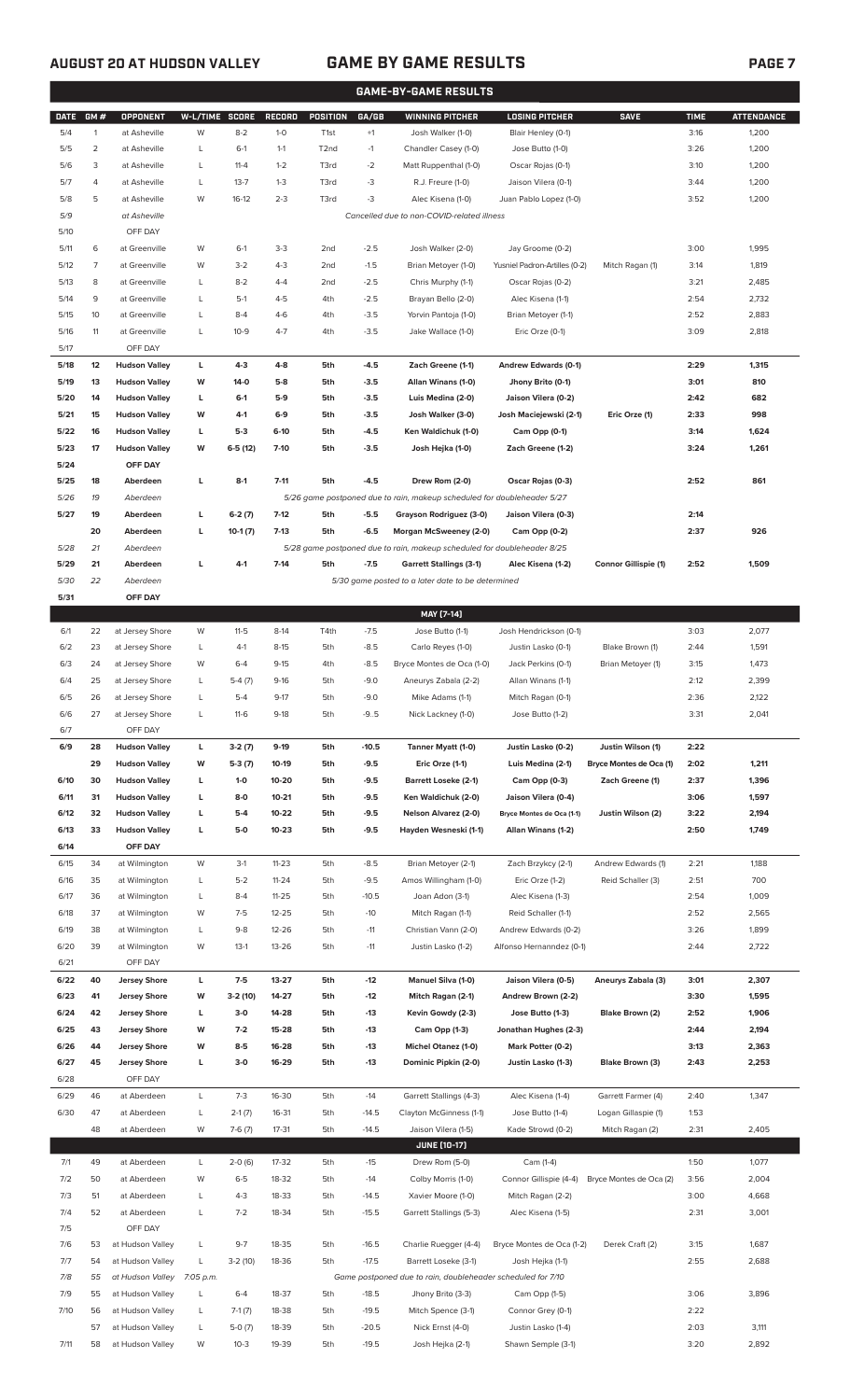# **AUGUST 20 AT HUDSON VALLEY GAME-BY-GAME PAGE 8**

|--|

| <b>DATE</b> | GM# | <b>OPPONENT</b>      | W-L/TIME SCORE |           | RECORD | POSITION | GA/GB   | <b>WINNING PITCHER</b>                                      | <b>LOSING PITCHER</b>        | <b>SAVE</b>              | <b>TIME</b> | <b>ATTENDANCE</b> |
|-------------|-----|----------------------|----------------|-----------|--------|----------|---------|-------------------------------------------------------------|------------------------------|--------------------------|-------------|-------------------|
| 7/12        |     | OFF DAY              |                |           |        |          |         |                                                             |                              |                          |             |                   |
| 7/13        | 59  | <b>Jersey Shore</b>  | W              | $1 - 0$   | 20-39  | 5th      | $-19.5$ | Michel Otanez (2-0)                                         | Blake Brown (0-1)            |                          | 2:34        | 2,681             |
| 7/14        | 60  | <b>Jersey Shore</b>  | L              | $3-2$     | 20-40  | 5th      | $-19.5$ | Carlo Reyes (2-1)                                           | Andrew Edwards (0-3)         |                          | 3:13        | 1,898             |
| 7/15        | 61  | <b>Jersey Shore</b>  | L              | $13-3$    | 20-41  | 5th      | $-19$   | Dominic Popkin (4-1)                                        | Cam Opp (1-6)                | Aiden Anderson (2)       | 3:24        | 1,595             |
| 7/16        | 62  | <b>Jersey Shore</b>  | W              | $6-1$     | 21-41  | 5th      | $-19$   | Connor Grey (1-1)                                           | Tom Sutera (0-1)             |                          | 2:50        | 1,949             |
| 7/17        | 63  | <b>Jersey Shore</b>  | W              | $6-1$     | 22-41  | 5th      | $-19$   | Justin Lasko (2-4)                                          | Kevin Gowdy (3-5)            |                          | 2:56        | 2,422             |
| 7/18        | 64  | <b>Jersey Shore</b>  | L              | $7-1$     | 22-42  | 5th      | $-20$   | Carlo Reyes (3-1)                                           | Alec Kisena (1-6)            | Tyler Burch (3)          | 2:52        | 1,570             |
| 7/19        |     | OFF DAY              |                |           |        |          |         |                                                             |                              |                          |             |                   |
| 7/20        | 65  | Wilmington           | W              | $8-6$     | 23-42  | 5th      | $-20$   | Jaison Vilera (2-5)                                         | Evan Lee (1-3)               | Hejka                    | 3:18        | 1,086             |
| 7/21        | 66  | Wilmington           | W              | $5-3$     | 24-42  | 5th      | $-20$   | Willy Taveras (1-0)                                         | Kyle Hinton (0-1)            | Bryce Montes de Oca (3)  | 2:53        | 1,456             |
| 7/22        | 67  | Wilmington           | W              | $10-2$    | 25-42  | 5th      | $-20$   | Justin Lasko (3-4)                                          | Alex Troop (4-4)             |                          | 3:00        | 3,430             |
| 7/23        | 68  | Wilmington           | W              | $5-4$     | 26-42  | 5th      | $-19$   | J.T. Ginn (1-0)                                             | <b>Mitchell Parker (0-1)</b> |                          |             |                   |
| 7/24        | 69  | Wilmington           | W              | $8-3$     | 27-42  | 5th      | $-18$   | Mitch Ragan (1-0)                                           | Joan Udon (3-4)              |                          | 3:12        | 2,924             |
| 7/25        | 70  |                      | W              | $5-4$     | 28-42  | 5th      | -18     | <b>Willy Taveras (2-0)</b>                                  | Kyle Hinton (0-2)            |                          | 3:12        | 1,703             |
|             |     | Wilmington           |                |           |        |          |         |                                                             |                              |                          |             |                   |
| 7/26        |     | OFF DAY              |                |           |        |          |         |                                                             |                              |                          |             |                   |
| 7/27        | 71  | at Jersey Shore      | W              | $14 - 5$  | 29-42  | 5th      | $-17$   | Hunter Parsons (1-0)                                        | Jonathan Hughes (3-5)        |                          | 3:04        | 3,270             |
| 7/28        | 72  | at Jersey Shore      | L              | $3-1$     | 29-43  | 5th      | $-17$   | Jhordany Mezquita (2-5)                                     | Cam Opp (1-7)                | Tyler Burch (4)          | 3:04        | 2,590             |
| 7/29        | 73  | at Jersey Shore      |                |           |        |          |         | Game postponed due to rain, doubleheader scheduled for 7/30 |                              |                          |             |                   |
| 7/30        | 73  | at Jersey Shore      | W              | $4-0(7)$  | 30-43  | 5th      | $-17.5$ | Justin Lasko (4-4)                                          | Dominic Pipkin (4-2)         | Bryce Montes de Oca (4)  | 2:20        |                   |
| 7/30        | 74  | at Jersey Shore      | L              | $3-0(7)$  | 30-44  | 5th      | $-17$   | Ethan Lindow (3-4)                                          | J.T. Ginn (1-1)              |                          | 1:46        | 5,890             |
| 7/31        | 75  | at Jersey Shore      | L              | $4 - 3$   | 30-45  | 5th      | $-18$   | Victor Vargas (1-0)                                         | Alec Kisena (1-7)            | Manuel Silva (2)         | 2:49        | 4,044             |
|             |     |                      |                |           |        |          |         | <b>JULY</b> [13-14]                                         |                              |                          |             |                   |
| 8/1         | 76  | at Jersey Shore      | L              | $4 - 3$   | 30-46  | 5th      | $-19$   | Tom Sutera (2-2)                                            | Conner O'Neil (0-1)          | Blake Brown (5)          | 2:42        | 2,535             |
| 8/2         |     | OFF DAY              |                |           |        |          |         |                                                             |                              |                          |             |                   |
| 8/3         | 77  | <b>Hudson Valley</b> | г              | 5-0       | 30-47  | 5th      | $-20$   | Randy Vasquez (2-0)                                         | Jaison Vilera (2-6)          |                          | 3:01        | 1,253             |
| 8/4         | 78  | <b>Hudson Valley</b> | L              | $3-2$     | 30-48  | 5th      | $-21$   | Mitch Spence (4-2)                                          | Cam Opp (1-8)                | Derek Craft (4)          | 2:58        | 2,611             |
| 8/5         | 79  | <b>Hudson Valley</b> | г              | $5-3$     | 30-49  | 5th      | $-22$   | Anderson Munoz (1-0)                                        | Justin Lasko (4-5)           | Carlos Espinal (1)       | 3:34        | 1,401             |
| 8/6         | 80  | <b>Hudson Valley</b> | W              | $9-6$     | 31-49  | 5th      | $-21$   | Michel Otanez (3-0)                                         | Matt Sauer (0-1)             | <b>Willy Taveras (1)</b> | 3:29        | 2,473             |
| 8/7         | 81  | <b>Hudson Valley</b> | W              | $5 - 4$   | 32-49  | 5th      | $-20$   | Evy Ruibal (1-0)                                            | <b>Nelson Alvarez (3-2)</b>  | Joe Cavallaro (1)        | 3:10        | 4,156             |
| 8/8         | 82  | <b>Hudson Valley</b> | W              | $5-4$     | 33-49  | 5th      | $-19$   | Colby Morris (2-0)                                          | Derek Craft (1-2)            |                          | 3:05        | 2,942             |
| 8/9         |     | OFF DAY              |                |           |        |          |         |                                                             |                              |                          |             |                   |
| 8/10        | 83  | at Wilmington        | W              | $16 - 5$  | 34-49  | 4th      | $-19$   | Conner O'Neil (1-1)                                         | Mitchell Parker (0-3)        |                          | 3:51        | 985               |
| 8/11        | 84  | at Wilmington        | L              | $15-3(7)$ | 34-50  | 5th      | $-19$   | Joan Adon (5-4)                                             | Cam Opp (1-9)                |                          | 2:40        | 1,711             |
| 8/12        | 85  | at Wilmington        | L              | $5 - 4$   | 34-51  | 5th      | $-20$   | Alfonso Hernandez (3-3)                                     | J.T. Ginn (1-2)              | Davis Moore (1)          | 2:42        | 1,029             |
| 8/13        | 86  | at Wilmington        | L              | $7 - 4$   | 34-52  | 5th      | $-20$   | Zach Brzykcy (4-3)                                          | Bryce Montes de Oca (1-3)    | Francys Peguero (1)      | 3:25        | 2,164             |
| 8/14        | 87  | at Wilmington        | L              | $1-0$     | 34-53  | 5th      | $-20$   | Alex Troop (7-4)                                            | Luc Rennie (0-1)             | Todd Peterson (1)        | 2:20        | 1,419             |
| 8/15        | 88  | at Wilmington        | L              | $12 - 5$  | 34-54  | 5th      | $-21$   | Malvin Pena (1-3)                                           | Hunter Parsons (1-1)         |                          | 3:21        | 1,666             |
| 8/16        |     | OFF DAY              |                |           |        |          |         |                                                             |                              |                          |             |                   |
| 8/17        | 89  | at Hudson Valley     | L              | $3-2(10)$ | 34-55  | 5th      | $-22$   | Matt Minnick (4-1)                                          | Colby Morris (2-1)           |                          | 3:22        | 2,187             |
| 8/18        | 90  | at Hudson Valley     | W              | $11 - 7$  | 35-55  | 5th      | $-21$   | Hunter Parsons (2-1)                                        | Nelvin Correa (0-2)          |                          | 4:15        | 3,041             |
| 8/19        | 91  | at Hudson Valley     | L              | $7-6$     | 35-56  | 5th      | $-22$   | Charlie Ruegger (5-4)                                       | Evy Ruibal (1-1)             |                          | 3:11        | 2,687             |
| 8/20        | 92  | at Hudson Valley     | 7:05 p.m.      |           |        |          |         |                                                             |                              |                          |             |                   |
| 8/21        | 93  | at Hudson Valley     | 6:05 p.m.      |           |        |          |         |                                                             |                              |                          |             |                   |
|             |     |                      |                |           |        |          |         |                                                             |                              |                          |             |                   |
| 8/22        | 94  | at Hudson Valley     | 4:35 p.m.      |           |        |          |         |                                                             |                              |                          |             |                   |
| 8/23        |     | OFF DAY              |                |           |        |          |         |                                                             |                              |                          |             |                   |
| 8/24        | 95  | Aberdeen             | 7:00 p.m.      |           |        |          |         |                                                             |                              |                          |             |                   |
| 8/25        | 96  | Aberdeen             | 5:30 p.m.      |           |        |          |         |                                                             |                              |                          |             |                   |
|             | 97  | Aberdeen             | DH             |           |        |          |         |                                                             |                              |                          |             |                   |
| 8/26        | 98  | Aberdeen             | 7:00 p.m.      |           |        |          |         |                                                             |                              |                          |             |                   |
| 8/27        | 99  | Aberdeen             | 7:00 p.m.      |           |        |          |         |                                                             |                              |                          |             |                   |
| 8/28        | 100 | Aberdeen             | 6:00 p.m.      |           |        |          |         |                                                             |                              |                          |             |                   |
| 8/29        | 101 | Aberdeen             | 4:00 p.m.      |           |        |          |         |                                                             |                              |                          |             |                   |
| 8/30        |     | OFF DAY              |                |           |        |          |         |                                                             |                              |                          |             |                   |
| 8/31        | 102 | Wilmington           | 6:30 p.m.      |           |        |          |         |                                                             |                              |                          |             |                   |
|             |     |                      |                |           |        |          |         | <b>AUGUST [5-11]</b>                                        |                              |                          |             |                   |
| 9/1         | 103 | Wilmington           | 7:00 p.m.      |           |        |          |         |                                                             |                              |                          |             |                   |
| 9/2         | 104 | Wilmington           | 7:00 p.m.      |           |        |          |         |                                                             |                              |                          |             |                   |
| 9/3         | 105 | Wilmington           | 7:00 p.m.      |           |        |          |         |                                                             |                              |                          |             |                   |
| 9/4         | 106 | Wilmington           | 6:00 p.m.      |           |        |          |         |                                                             |                              |                          |             |                   |
| 9/5         | 107 | Wilmington           | 4:00 p.m.      |           |        |          |         |                                                             |                              |                          |             |                   |
| 9/6         |     | OFF DAY              |                |           |        |          |         |                                                             |                              |                          |             |                   |
| 9/7         | 108 | at Hudson Valley     | 7:05 p.m.      |           |        |          |         |                                                             |                              |                          |             |                   |
| 9/8         | 109 | at Hudson Valley     | 7:05 p.m.      |           |        |          |         |                                                             |                              |                          |             |                   |
| 9/9         | 110 | at Hudson Valley     | 7:05 p.m.      |           |        |          |         |                                                             |                              |                          |             |                   |
| 9/10        | 111 | at Hudson Valley     | 7:05 p.m.      |           |        |          |         |                                                             |                              |                          |             |                   |
| 9/11        | 112 | at Hudson Valley     | 6:05 p.m.      |           |        |          |         |                                                             |                              |                          |             |                   |
| 9/12        | 113 | at Hudson Valley     | 4:35 p.m.      |           |        |          |         |                                                             |                              |                          |             |                   |
| 9/13        |     | OFF DAY              |                |           |        |          |         |                                                             |                              |                          |             |                   |
| 9/14        | 114 | <b>Jersey Shore</b>  | 7:00 p.m.      |           |        |          |         |                                                             |                              |                          |             |                   |
| 9/15        | 115 | <b>Jersey Shore</b>  | 7:00 p.m.      |           |        |          |         |                                                             |                              |                          |             |                   |
| 9/16        | 116 | <b>Jersey Shore</b>  | 7:00 p.m.      |           |        |          |         |                                                             |                              |                          |             |                   |
| 9/17        | 117 | <b>Jersey Shore</b>  | 7:00 p.m.      |           |        |          |         |                                                             |                              |                          |             |                   |
| 9/18        | 118 | <b>Jersey Shore</b>  | 4:00 p.m.      |           |        |          |         |                                                             |                              |                          |             |                   |
| 9/19        | 119 | <b>Jersey Shore</b>  | 1:00 p.m.      |           |        |          |         |                                                             |                              |                          |             |                   |
|             |     |                      |                |           |        |          |         | <b>SEPTEMBER [0-0]</b>                                      |                              |                          |             |                   |